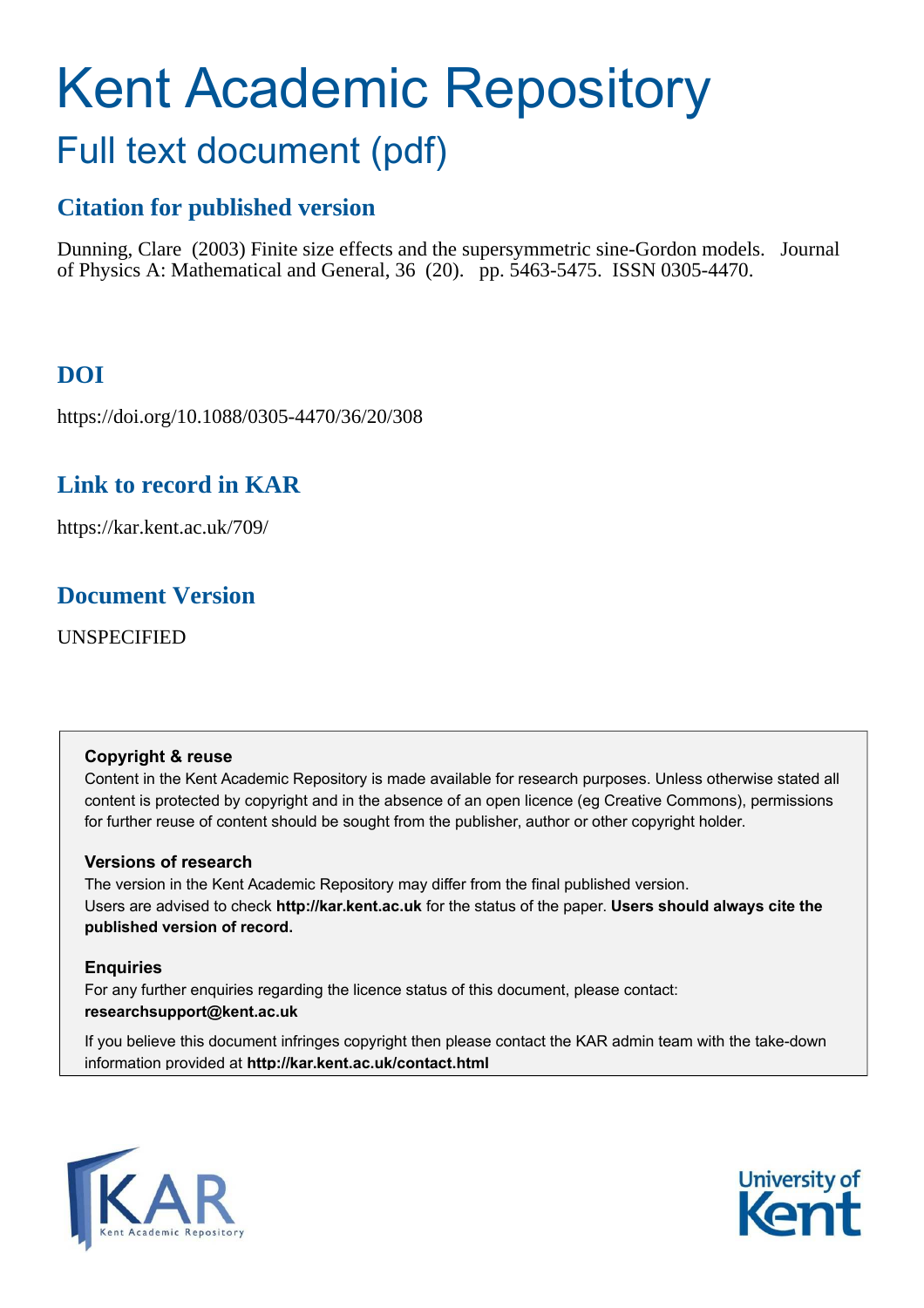# Finite size effects and the supersymmetric sine-Gordon models

Clare Dunning 1

<span id="page-1-0"></span>Dept. of Mathematics, University of York, York YO1 5DD, UK

#### Abstract

We propose nonlinear integral equations to describe the groundstate energy of the fractional  $supersymmetric sine-Gordon\ models.$  The equations encompass the  $N=1$  supersymmetric sine-Gordon model as well as the  $\phi_{\rm id, id, adj}$  perturbation of the  $SU(2)_L \times SU(2)_K/SU(2)_{L+K}$ models at rational level K. A second set of equations are proposed for the groundstate energy of the  $N = 2$  supersymmetric sine-Gordon model.

## 1 Introduction

The sine-Gordon (SG) and supersymmetric sine-Gordon (SSG) [\[1,](#page-10-0) [2,](#page-10-1) [3,](#page-10-2) [4,](#page-10-3) [5\]](#page-10-4) models belong to an interesting set of integrable quantum field theories that are said to have fractional supersymmetry [\[6,](#page-10-5)[7\]](#page-10-6), thus attracting the name fractional supersymmetric sine-Gordon models (FSSG). The field content [\[8,](#page-10-7)9] consists of a single boson interacting with a  $Z_L$  generating parafermion, the choices  $L = 1$  and 2 yielding the SG and SSG models respectively. The models correspond to the fractional conformal field theory obtained from the Wess-Zumino-Witten model  $SU(2)_L$  by compactifying the free boson on a circle of radius  $2R = \beta/\sqrt{4\pi}$ , perturbed by

$$
\Phi(z,\bar{z}) = \frac{g\sqrt{4\pi}}{\beta} \Psi_1(z)\bar{\Psi}_1(z)e^{-i\frac{\beta}{\sqrt{4\pi}}\varphi(z,\bar{z})} + \text{c.c.} \tag{1}
$$

<span id="page-1-1"></span>The mass scale is set by the dimensionful parameter g, and the real dimensionless parameter  $\beta$ determines the particle content. Since the boson  $\varphi(z,\bar{z})$  and generating parafermion  $\Psi_1(z,\bar{z})$ have conformal dimensions 1 and  $1-1/L$  respectively, the perturbing term has conformal dimension  $\beta^2/8\pi+1-1/L$ . The ultraviolet effective central charge is  $1+2(L-1)/(L+2)$  $3L/L+2$ .

In the limit  $\beta^2/8\pi \to 1/L$  the perturbed model becomes the current-current perturbation of the WZW model  $SU(2)_L$  [\[8\]](#page-10-7). Instead if we tune the parameter

$$
\xi = \frac{L\beta^2/8\pi}{1/L - \beta^2/8\pi} \tag{2}
$$

to  $K+2$  we obtain the unitary coset  $SU(2)_L \times SU(2)_K/SU(2)_{L+K}$  perturbed by the operator  $\phi_{\text{id},\text{id},\text{adj}}$  [\[8\]](#page-10-7). The indices indicate which representation of  $SU(2)_L, SU(2)_K$  and  $SU(2)_{L+K}$  is associated to the corresponding weights. This choice of  $\xi$  when  $L = 1$  corresponds to the well-known quantum group restriction  $[10, 11]$  $[10, 11]$  of the sine-Gordon model to the  $\phi_{13}$  perturbed minimal models. In fact, the FSSG models were first proposed as the models obtained by 'unrestricting' the S-matrices describing the  $\phi_{\text{id},\text{id},\text{adj}}$  perturbation of the cosets  $\mathcal{M}_{L,K}$  $SU(2)_L \times SU(2)_K/SU(2)_{L+K}$  [\[8\]](#page-10-7).

The existence of higher spin conserved charges in  $1+1$  dimensional integrable quantum field theories strongly constrain the allowed scattering processes. There is no particle production, the individual particle momenta are conserved, and all n-particle scattering processes

 $^{\rm 1}$ tcd1@york.ac.uk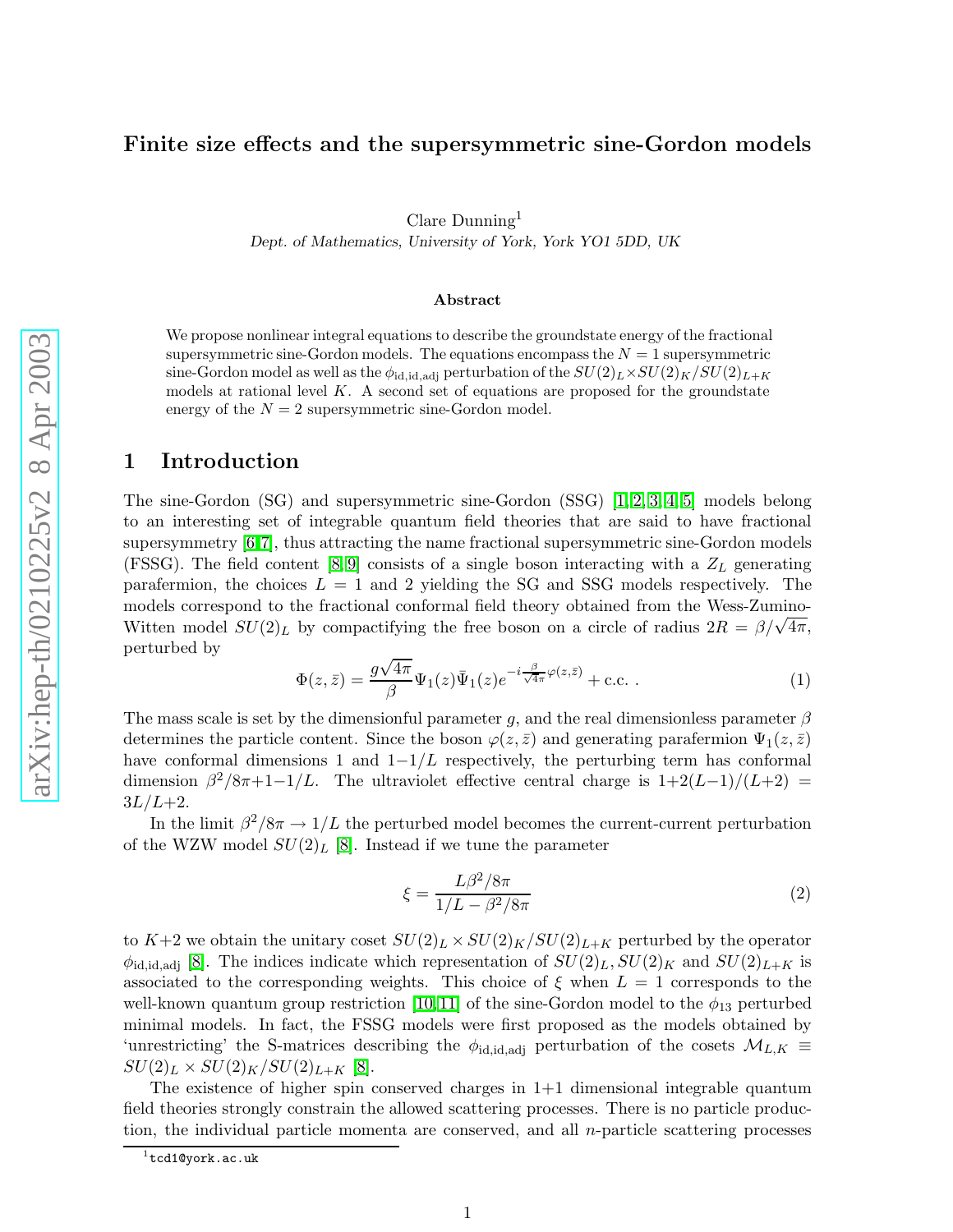decompose into products of two-particle scattering amplitudes [\[12\]](#page-11-0). The S-matrix of a supersymmetric model should also commute with the supersymmetry generators. This typically leads to a further factorisation of the two-particle S-matrix into a direct product in which one factor encodes the supersymmetry dependence [\[8,](#page-10-7) [13,](#page-11-1) [9\]](#page-10-8). The S-matrices of the FSSG models exactly fit this pattern [\[8,](#page-10-7) [9\]](#page-10-8):

$$
S(\beta) = S_L \otimes S_{\text{SG}}(\beta) \tag{3}
$$

The supersymmetry-related factor  $S_L$  describes the scattering of the massive  $\phi_{13}$  perturbation of the minimal model  $\mathcal{M}_{1,L}$  [\[7,](#page-10-6) [11,](#page-10-10) [6\]](#page-10-5), and the bosonic factor  $S_{\rm SG}(\beta)$  is the S-matrix of the sine-Gordon model at coupling  $\beta$  [\[12\]](#page-11-0). The particle content of the FSSG consists of a soliton of mass M and its antisoliton together with a number of breathers of mass

$$
M_j = 2M \sin\left(\frac{\pi j \,\xi}{2}\right) \quad , \quad j = 1 \ldots < \frac{1}{\xi} \; . \tag{4}
$$

There are no breathers in the repulsive regime  $\xi < 1$ . Once the spectrum and associated Smatrices have been conjectured the thermodynamic Bethe ansatz [\[14,](#page-11-2) [15\]](#page-11-3) is usually employed to check the proposed scattering theory. However when the scattering is nondiagonal, as above, deriving the TBA equations from the S-matrices becomes rather difficult.

Fendley and Intriligator noted that one can immediately write down a TBA system for a model with a tensor product S-matrix of the form  $S_G \otimes S_H$  if the TBA equations are already known for the models described by S-matrices  $S_G$  and  $S_H$  [\[16\]](#page-11-4). If the individual TBA equations are encoded on Dynkin-like diagrams of type  $G$  and  $H$ , each having a single massive node, then the TBA equations for the model with S-matrix  $S_G \otimes S_H$  are found by gluing the individual TBA equations at the massive node [\[16\]](#page-11-4). In the compact notation of [\[17,](#page-11-5) [18\]](#page-11-6) this corresponds to  $(G \diamond H)_L$ , where L indicates the massive node. It is easy to check that the TBA equations found for the FSSG model at the special values of the coupling [\[16,](#page-11-4) [19,](#page-11-7) [17,](#page-11-5) [20,](#page-11-8) [21\]](#page-11-9)

<span id="page-2-0"></span>
$$
\frac{\beta^2}{8\pi} = \frac{1}{L} - \frac{2}{m} \quad , \quad m \in \mathbb{N}^+ \quad , \quad L = 1, 2, \dots \le \text{int}[m/2] - 1 \tag{5}
$$

and those for the  $\phi_{\text{id},\text{id},\text{adj}}$  perturbation of the  $\mathcal{M}_{L,K}$  models [\[22\]](#page-11-10) all fit this pattern. TBA equations for the models arising as the  $\Phi_{13}$  perturbation of the supersymmetric models  $\mathcal{SM}_{2,4n+4}$ are known [\[23,](#page-11-11)[24,](#page-11-12)[25,](#page-11-13)[26\]](#page-11-14), but currently lack an interpretation in terms of Dynkin-like diagrams.

A Y -system, from which the TBA equations can be obtained via Fourier transform [\[27\]](#page-11-15), for the FSSG model at any coupling has been proposed using the gluing idea and the sine-Gordon Y-system [\[20,](#page-11-8) [21,](#page-11-9) [28\]](#page-11-16). The SG Y-system depends on writing the smaller of  $\xi$  or  $1/\xi$  as a simple continued fraction. The number of TBA equations is found to be equal to the sum of the leading terms of the denominators in the continued fraction plus one further equation. Though there is an neat depiction in terms of Dynkin diagrams [\[20,](#page-11-8) [21\]](#page-11-9) it is hard to deal with a large number of equations. Moreover those  $\xi$  for which the continued fraction does not terminate are associated to a TBA system with an infinite number of equations.

There is an alternative method of calculating the finite size effects of the sine-Gordon model, known as the nonlinear integral equation (NLIE) technique. The result is a single equation, first proposed for the groundstate of the sine-Gordon model by Destri and De Vega in 1992 [\[29\]](#page-11-17). A complete derivation to include the excited states of even topological charge followed in [\[30\]](#page-11-18), and an equation for the excited states of odd topological charge was proposed in [\[31\]](#page-11-19). The conformal limit of the groundstate equation had been proposed in 1991 in an in-tegrable lattice model context by Klümper, Batchelor and Pearce [\[33,](#page-12-0)[32\]](#page-12-1). Further motivation for this work came from the the lattice model connection: the  $XXX$  spin chain at spin S is a model with underlying field theory  $SU(2)_{2S}$ . The spin- $\frac{1}{2}$  case corresponds to the lattice model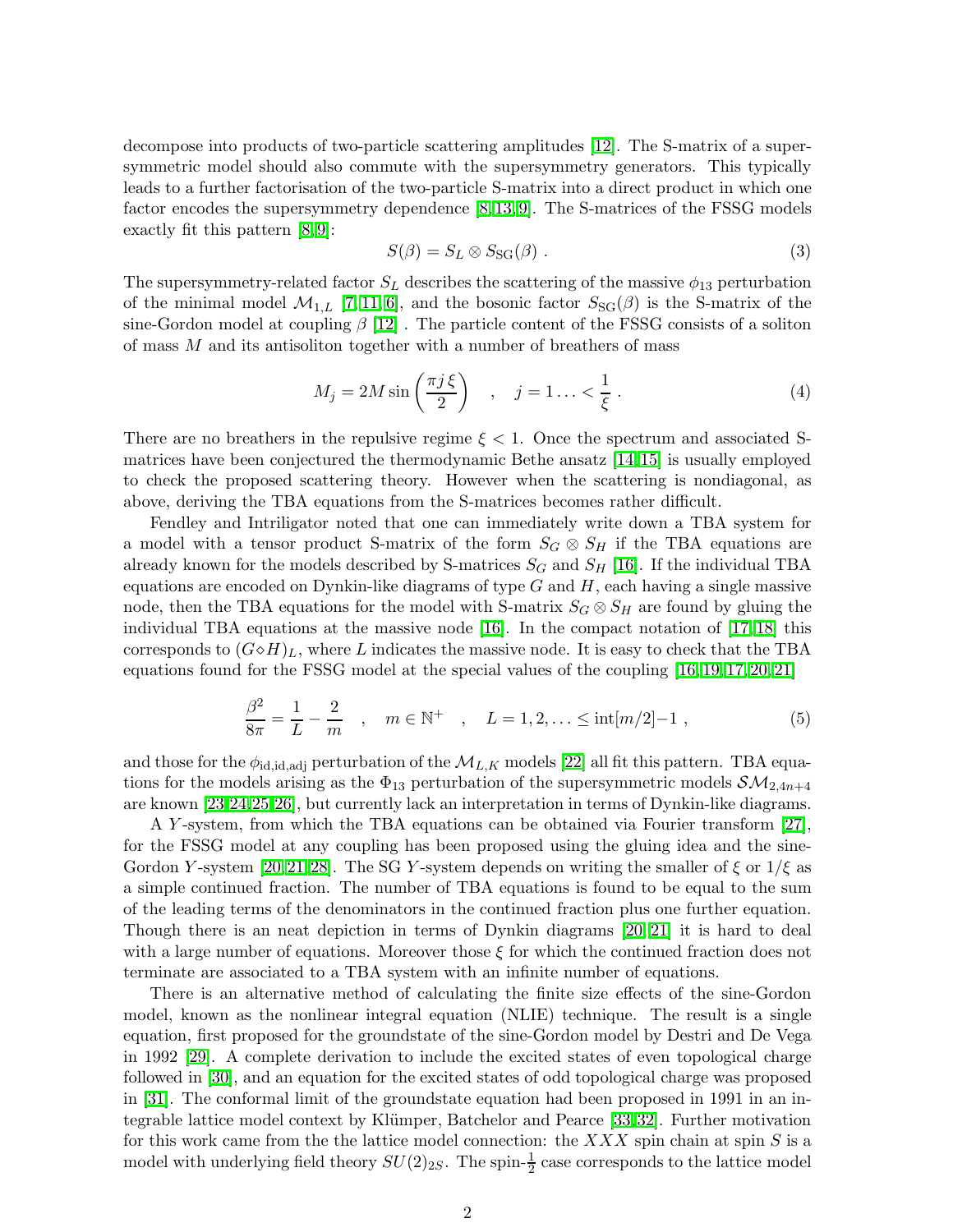mentioned above; the spin-1 problem is discussed in [\[32,](#page-12-1) [33\]](#page-12-0). Recently Suzuki has generalised the technique of [\[33,](#page-12-0)[32\]](#page-12-1) to obtain a a finite set of nonlinear integral equations that describe the thermodynamics of the spin-S chain at finite temperature [\[34\]](#page-12-2). Given the relations between the spin chains and  $SU(2)_{2S}$ , and the FSSG models and perturbed  $SU(2)_L$ , we should expect the conformal limit of any integral equation describing the FSSG at  $\beta^2 = 1/L$  to be closely related to the zero temperature version of Suzuki's NLIE.

<span id="page-3-0"></span>Motivated by Suzuki's equations and the gluing idea we propose a set of nonlinear integral equations to describe the groundstate energy of the fractional supersymmetric sine-Gordon model at any value of the coupling constant  $\beta^2$ . In §2 a short description of the component equations leads to the proposed NLIEs, and then a number of tests are carried out in §3.

The N=2 supersymmetric sine-Gordon model is not a member of the FSSG series. However the groundstate energy of this model can be studied by means of a further set of NLIEs, obtained by a simple generalisation of the FSSG equations. The details are in §4 along with a short discussion of related models: the sausage models and the parafermionic perturbation of the  $Z_M$  models. Directions for future work can be found in §5.

#### 2 Nonlinear integral equations

There are two integrable quantum field theories associated with the  $\phi_{13}$  perturbation of the minimal model  $\mathcal{M}_{1,L}$ . If the coupling  $\lambda$  is positive the action

$$
\mathcal{A} = \mathcal{A}_{\text{CFT}} + \lambda \int d^2x \, \phi_{13} \tag{6}
$$

describes a 'massless flow', or renormalisation group trajectory, from  $\mathcal{M}_{1,L}$  in the ultraviolet to  $\mathcal{M}_{1,L-1}$  in the infrared [\[35\]](#page-12-3). On the other hand, if the coupling is negative [\(6\)](#page-2-0) describes a massive integrable quantum field theory with S-matrix  $S_L$  [\[36\]](#page-12-4). The TBA equations for the groundstate energy of the massive scattering theory were found by Al.B. Zamolodchikov [\[37\]](#page-12-5). As we explain below one small change allows the same equations to unexpectedly describe the groundstate energy of the massless flows [\[38\]](#page-12-6). The equations are written in terms of the incidence matrix  $I_{ab}$  of the  $A_L$  Dynkin diagram [\[37,](#page-12-5) [38\]](#page-12-6). The TBA system is<sup>\*</sup>

$$
f_a(\theta) = g_a(\theta) + \sum_{b=1}^{L} \int_{-\infty}^{\infty} d\theta' I_{ab} \chi(\theta - \theta') \ln(1 + e^{f_b(\theta')})
$$
  

$$
c_{\text{eff}}(r) = \frac{6}{\pi} \sum_{a=1}^{L} \int_{-\infty}^{\infty} d\theta g_a(\theta) \ln(1 + e^{f_a(\theta)}) , \qquad (7)
$$

with kernel  $\chi(\theta) = 1/(2\pi \cosh \theta)$ . Here  $r = MR$  where M is the mass of the elementary kink, or in the massless theory the crossover scale, and  $R$  is the circumference of the cylinder on which the model is considered. The massive theory is found by setting the driving term to

$$
g_a(\theta) = -\delta_{a,1} r \cosh \theta \tag{8}
$$

<span id="page-3-1"></span>while the massless theory appears if

$$
g_a(\theta) = -\frac{r}{2} (\delta_{a,L} e^{\theta} + \delta_{a,1} e^{-\theta}).
$$
\n(9)

<sup>\*</sup>Note that the TBA equations are usually written in terms of pseudoenergy  $\varepsilon = -f$ .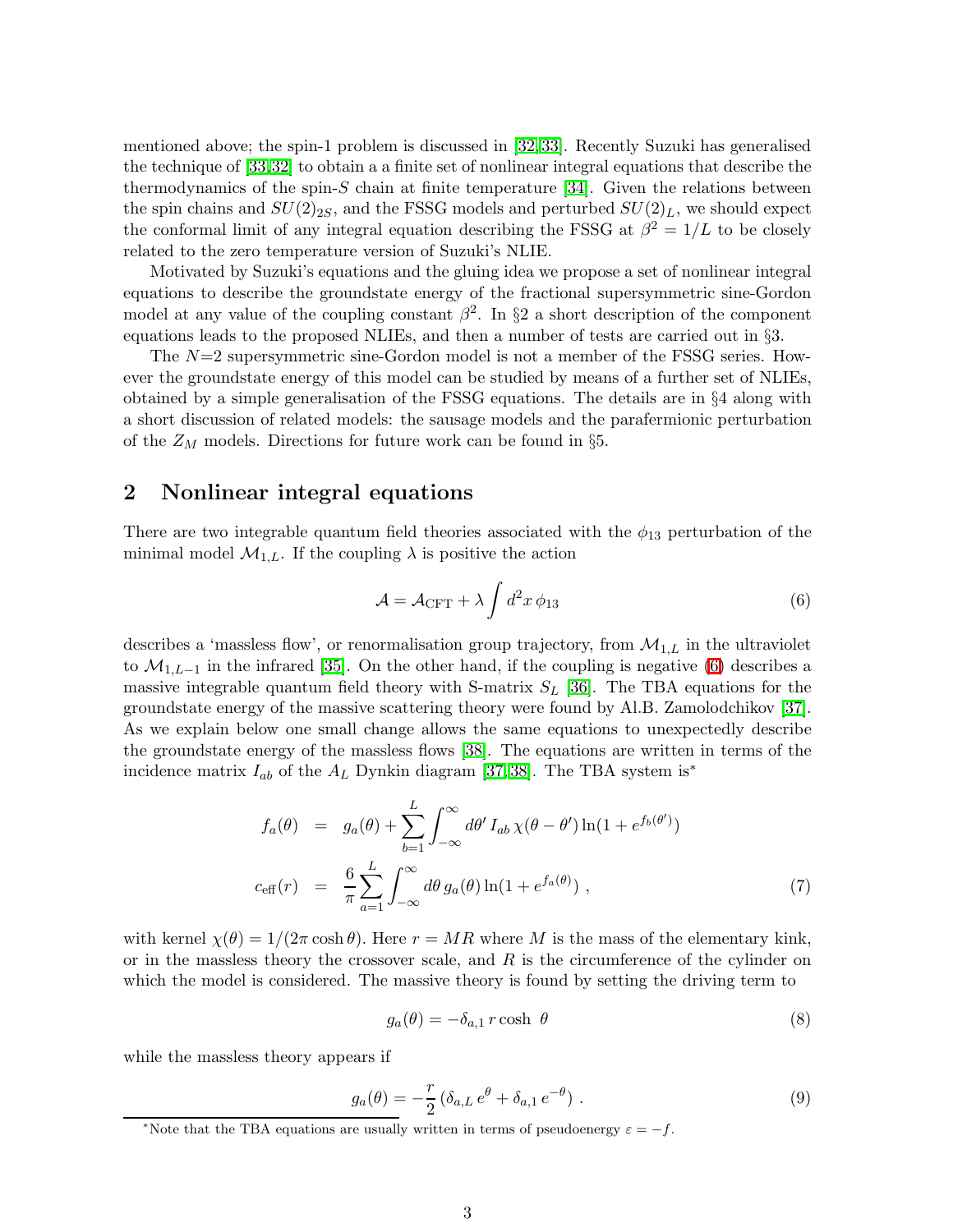Both theories have the same ultraviolet effective central charge:  $c_{\text{eff}}(0) = 1-6/(L+2)(L+3)$ , while the infrared value is zero or  $1-6/(L+1)(L+2)$  for the massive/massless models respectively.

To avoid dealing with a different and possibly infinite set of equations for each choice of  $\beta^2$  we consider the second type of nonlinear integral equation mentioned in the introduction. The equation involves a complex function  $a(\theta)$  and its conjugate  $\bar{a}(\theta)$  coupled via [\[33,](#page-12-0) [32,](#page-12-1) [29\]](#page-11-17)

<span id="page-4-0"></span>
$$
\ln a(\theta) = -ir \sinh \theta + \int_{\mathcal{C}_1} d\theta' \varphi(\theta - \theta') \ln(1 + a(\theta')) - \int_{\mathcal{C}_2} d\theta' \varphi(\theta - \theta') \ln(1 + a^{-1}(\theta')) \tag{10}
$$

The integration contours  $C_1$  and  $C_2$  run from  $-\infty$  to  $+\infty$ , just below and just above the real  $\theta$ -axis respectively. The kernel  $\varphi(\theta)$  is proportional to the logarithmic derivative of the soliton-soliton scattering amplitude of the sine-Gordon model

$$
\varphi(\theta) = \int \frac{dk}{2\pi} e^{ik\theta} \frac{\sinh(\xi - 1)\frac{\pi k}{2}}{2\sinh\frac{\pi \xi k}{2}\cosh\frac{\pi k}{2}} \,. \tag{11}
$$

<span id="page-4-1"></span>The effective central charge found using

$$
c_{\text{eff}}(r) = \frac{3ir}{\pi^2} \left( \int_{\mathcal{C}_1} d\theta \sinh\theta \, \ln(1 + a(\theta)) - \int_{\mathcal{C}_2} d\theta \sinh\theta \, \ln(1 + a^{-1}(\theta)) \right) \tag{12}
$$

has ultraviolet value 1. With constant  $i\pi\alpha$  [\[39\]](#page-12-7) added to the RHS of [\(10\)](#page-3-0) the effective central charge becomes  $c_{\text{eff}}(0) = 1 - 6\alpha^2 \xi/(\xi + 1)$ . The choice  $\xi = p/(q-p)$  and  $\alpha = \pm 1/p$  [\[40,](#page-12-8)41,42] implements the restriction [\[10,](#page-10-9) [11\]](#page-10-10) of the SG model to the  $\phi_{13}$  perturbed minimal models.

The explanation for Fendley and Intriligator's gluing proposal lies in the derivation of the TBA equations [\[16\]](#page-11-4). The key is the factorisability of the S-matrix: it implies each factor can be diagonalised separately and each generates an individual set of pseudoparticles. These are seen to only couple through the massive particle, with the result being the 'factorised' or glued TBA system described in the introduction. There is no equivalent of the pseudoparticles in the derivation of the sine-Gordon NLIE. Moreover, in further contrast to the TBA, the Smatrix plays no role in the NLIE derivation. Instead one notes a posteriori that the kernel function of the resulting NLIE is related as described above to the sine-Gordon S-matrix. It therefore seemed unlikely that the gluing idea would be of any use in finding a NLIE for a model with an S-matrix of the form [\(3\)](#page-1-0). Fortunately this turns out not to be the case.

<span id="page-4-3"></span><span id="page-4-2"></span>We obtain the NLIEs for the FSSG model by gluing the minimal model TBA equations to the sine-Gordon NLIE at the massive node following the Fendley-Intriligator prescription [\[16\]](#page-11-4). However the resulting equations are not quite right and it is necessary to make a few simple modifications. Due to singularities in  $\ln(1 + y_1(\theta))$  for real  $\theta$  a TBA-like convolution  $\int d\theta' \chi(\theta - \theta') \ln(1 + y_1(\theta'))$  along the real axis cannot be used. The solution is to replace this term with a convolution along the contours  $C_1$  and  $C_2$  encircling the real axis as in the SG NLIE. To ensure for real  $\theta$  the reality of the L−1 TBA-like functions  $y_2, \ldots, y_L$ , and the complex nature of the NLIE-like function  $y_1$  we find we should couple  $y_1$  and  $y_2$  to each other with an extra shift of  $i\pi/2$  in the kernel  $\chi$ . The conjectured equations are

$$
\ln y_1(\theta) = \nu_1(\theta) + i\pi\alpha \n+ \int_{\mathcal{C}_1} d\theta' \varphi(\theta - \theta') \ln(1 + y_1(\theta')) - \int_{\mathcal{C}_2} d\theta' \varphi(\theta - \theta') \ln(1 + y_1^{-1}(\theta')) \n+ \int_{-\infty}^{\infty} d\theta' \chi(\theta - \theta' + \frac{i\pi}{2}) \ln(1 + y_2(\theta')) ;
$$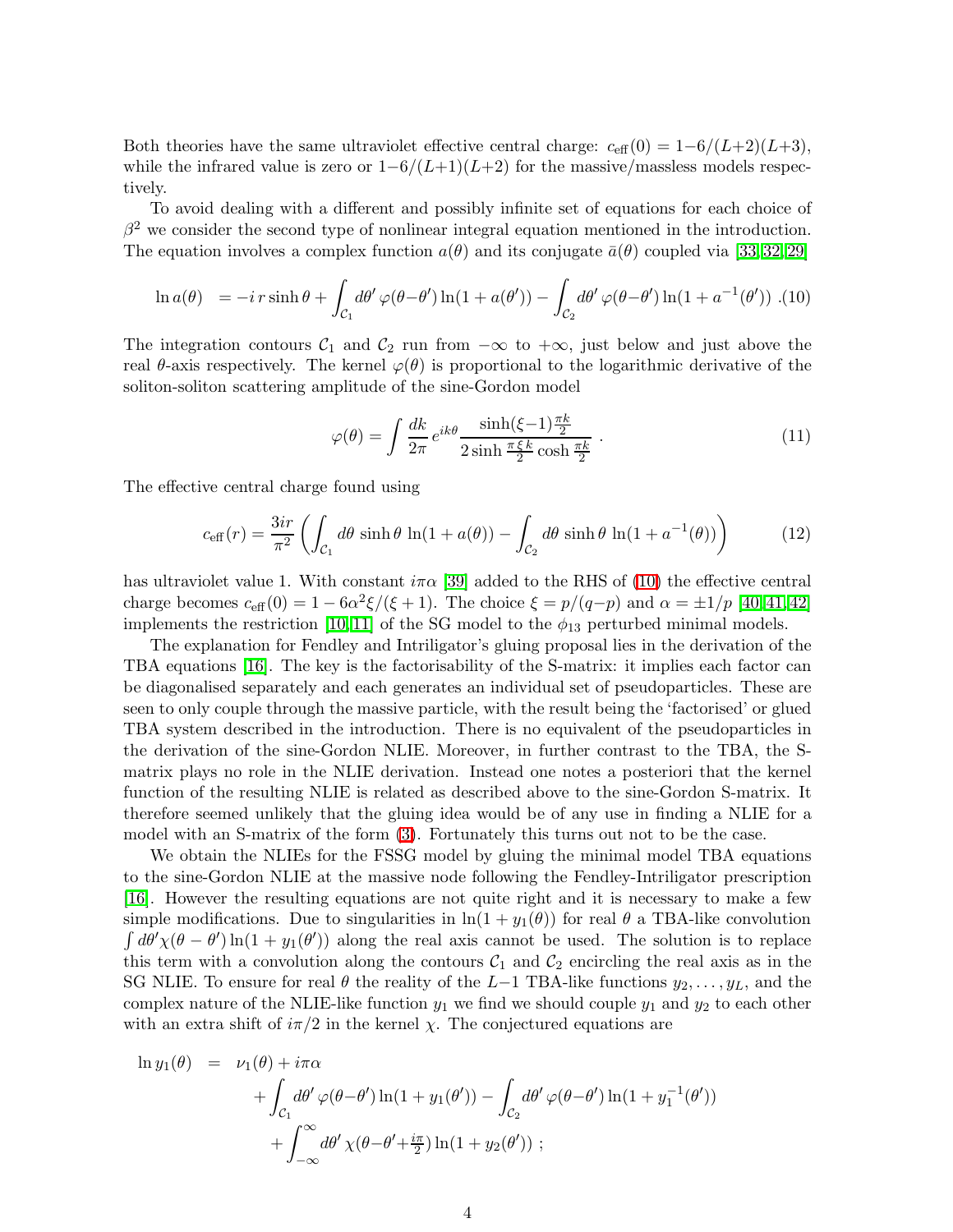$$
\ln y_2(\theta) = \nu_2(\theta) + \int_{\mathcal{C}_1} d\theta' \chi(\theta - \theta' - \frac{i\pi}{2}) \ln(1 + y_1(\theta')) - \int_{\mathcal{C}_2} d\theta' \chi(\theta - \theta' - \frac{i\pi}{2}) \ln(1 + y_1^{-1}(\theta'))
$$

$$
+ \int_{-\infty}^{\infty} d\theta' \chi(\theta - \theta') \ln(1 + y_3(\theta')) ;
$$

$$
\ln y_a(\theta) = \nu_a(\theta) + \sum_{b=1}^{L} I_{ab} \int_{-\infty}^{\infty} d\theta' \chi(\theta - \theta') \ln(1 + y_b(\theta')) , \quad a = 3...L , \quad (13)
$$

where  $\chi(\theta)$  remains as above. The driving terms are

$$
\nu_a(\theta) = \begin{cases}\n-ir\sinh(\theta) & a = 1 \\
0 & \text{otherwise}\n\end{cases} \tag{14}
$$

<span id="page-5-0"></span>Borrowing the TBA notation of [\[17,](#page-11-5) [18\]](#page-11-6) our shorthand for equations of this type will be  $(A_1 \diamond A_L)^{[i]}_a$ . The superscript [i] indicates the NLIE-like function and the subscript a the function on which the mass is placed. The equations above are therefore represented by  $(A_1 \diamond A_L)^{[1]}_1$  $1<sup>[1]</sup>$ . The effective central charge defined in terms of the solution of [\(13\)](#page-3-1) can be calculated using

$$
c_{\text{eff}}(r) = -\frac{3}{\pi^2} \sum_{a=1}^{L} \int_{\mathcal{C}_1} d\theta \, \nu_a(\theta) \ln(1 + y_a(\theta)) - \int_{\mathcal{C}_2} d\theta \, \nu_a(\theta) \ln(1 + y_a^{-1}(\theta)) \,. \tag{15}
$$

At  $L = 1$  the system  $(13,14,15)$  $(13,14,15)$  $(13,14,15)$  trivially reduces to the NLIE describing the sine-Gordon equation. As expected these equations become equivalent to Suzuki's  $[34]$  for the spin-S XXX spin chain in the limit  $\beta^2 \to 1/L$  ( $\xi \to \infty$ ). The NLIE-like functions are approximately related via  $y_1(\theta) \approx \ln \mathfrak{a}(\frac{2}{\pi})$  $\frac{2}{\pi}\theta + i$ , provided the spin chain driving term is replaced with the one relevant for the field theory.

Based on previous experience with NLIEs we expect to find the effective central charge for the FSSG model at level L and coupling  $\beta^2$  by tuning  $\xi$  according to [\(2\)](#page-0-0) and setting  $\alpha = 0$ . The  $\phi_{\text{id},\text{id},\text{adj}}$  perturbation of the coset  $\mathcal{M}_{L,K}$  should be found at

$$
\xi = K + 2
$$
,  $\alpha = \pm 1/(K + 2)$ . (16)

In fact we hope the equations go a little further: even though the quantum group restriction of the S-matrices may not work it is thought that the FSSG models also describe the nonunitary cosets perturbed by  $\phi_{\text{id},\text{id},\text{adj}}$ . If we set

$$
\xi = \frac{Lp}{q - p} \quad , \quad \alpha = \pm \frac{1}{p} \tag{17}
$$

then the NLIEs should yield the effective central charge of the  $\phi_{\text{id},\text{id},\text{adj}}$  perturbation of  $\mathcal{M}_{L,Lp/(q-p)-2}$ . This is a coset at rational, and possibly negative, level. These models make sense provided the integers  $p, q$  are such that p and  $(q - p)/L$  are coprime integers. At  $L = 1$ this is the  $\phi_{13}$  perturbation of the minimal models  $\mathcal{M}(p,q)$ , and at  $L=2$  the supersymmetry preserving perturbation  $\Phi_{13}$  of the superminimal models  $\mathcal{SM}(p,q)$ .

<span id="page-5-1"></span>In the same way that TBA equations for the massive perturbation of the minimal models can be converted into those describing the massless perturbations, we can describe some massless flows using the proposed NLIEs with new driving terms

$$
\nu_a(\theta) = \begin{cases}\n-\frac{i}{2}re^{\theta} & a = 1 \\
-\frac{1}{2}re^{-\theta}\delta_{a,L-K+1} & \text{otherwise}\n\end{cases}
$$
\n(18)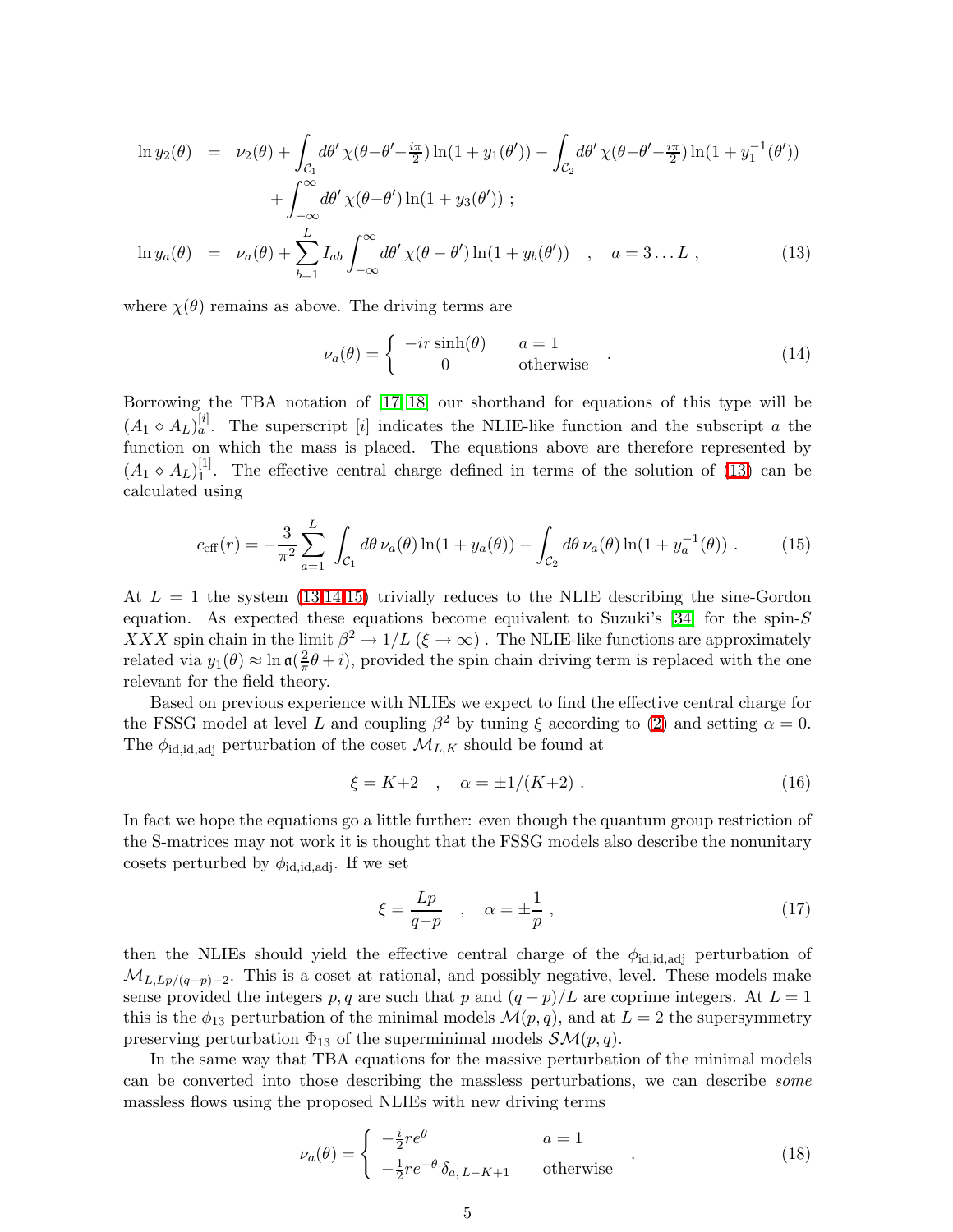|                 | a              | $1 + x_a^-$                                                                    | $1+x^0$                                                                                                           | $1 + x_a^+$                                               |
|-----------------|----------------|--------------------------------------------------------------------------------|-------------------------------------------------------------------------------------------------------------------|-----------------------------------------------------------|
|                 |                |                                                                                | $\frac{\sin \frac{\pi \xi \alpha (L+1)}{L+\xi}}{\sin \frac{\pi \xi \alpha}{L+\xi}} e^{i\pi \xi \alpha L/(L+\xi)}$ |                                                           |
| Massive         | $2 \ldots L$   | $\frac{\sin^2 \frac{\pi a}{L+2}}{\sin^2 \frac{\pi}{L+2}}$                      | $\frac{\sin^2 \frac{\pi \xi \alpha (L+2-a)}{L+\xi}}{\sin^2 \frac{\pi \xi \alpha}{L+\xi}}$                         | $\frac{\sin^2 \frac{\pi a}{L+2}}{\sin^2 \frac{\pi}{L+2}}$ |
| <b>Massless</b> |                | $\frac{\sin \frac{\pi (K-L)}{L+2}}{\sin \frac{\pi}{L+2}} e^{i\pi (K+1)/(L+2)}$ | $\frac{\sin \frac{\pi (L+1)}{L+K+2}}{\sin \frac{\pi}{L+K+2}} e^{i\pi L/(L+K+2)}$                                  |                                                           |
|                 | $2 \ldots L-K$ | $\frac{\sin^2\frac{\pi (K+a)}{L+2}}{\sin^2\frac{\pi}{L+2}}$                    | $\frac{\sin^2 \frac{\pi (L+2-a)}{L+K+2}}{\sin^2 \frac{\pi}{L+K+2}}$                                               | $\frac{\sin^2 \frac{\pi a}{L+2}}{\sin^2 \frac{\pi}{L+2}}$ |
|                 | $L-K+1L$       | $\frac{\sin^2\frac{\pi(L+2-a)}{K+2}}{\sin^2\frac{\pi}{K+2}}$                   | $\frac{\sin^2 \frac{\pi (L+2-a)}{L+K+2}}{\sin^2 \frac{\pi}{L+K+2}}$                                               | $\frac{\sin^2 \frac{\pi a}{L+2}}{\sin^2 \frac{\pi}{L+2}}$ |

Table 1: Stationary values for massive and massless perturbed models.

<span id="page-6-0"></span>If  $(\xi, \alpha)$  are fixed to the values prescribed in [\(16\)](#page-4-2) the equations reproduce the flow  $\mathcal{M}_{L,K}$  +  $\phi_{\text{id},\text{id},\text{adj}} \to \mathcal{M}_{L,K-L}$ . Given the different nature of  $y_1$  and  $y_{L-K+1}$  it is rather surprising that the resulting NLIEs do in fact describe massless flows. The massless flows within the sine-Gordon model  $(L = 1)$  can alternatively be studied via two coupled NLIE functions [\[39,](#page-12-7) [43\]](#page-12-11).

<span id="page-6-1"></span>Using the symmetry between  $L$  and  $K$  we can minimise the number of NLIEs for the coset models  $\mathcal{M}_{L,K}$  by choosing  $L < K$ . However the massless flows only make sense if  $L > K$ . Both possibilities lead to a smaller number of equations than the relevant TBA equations. Therefore the new NLIEs are a computationally more efficient way of calculating the finite size effects of the FSSG models. In the next section we take a closer at the equations and obtain some results confirming the above conjectures.

## 3 Testing the NLIEs

<span id="page-6-2"></span>We begin by examining the behaviour of the individual functions at  $r = 0$  and  $r = \infty$ . By differentiating the first equation of [\(13\)](#page-3-1) with respect to  $\theta$  we see the function  $i \ln(y_1)(\theta)$ becomes approximately constant in the region  $|\theta| \ll \ln(2/r)$  as  $r \to 0$ . For  $\theta \ll -\ln(2/r)$  it behaves as  $-e^{r\theta}$ , and for  $\theta \gg \ln(2/r)$  as  $e^{r\theta}$ . Therefore  $y_1$  is a complex constant, which we denote  $x_1^0$ , inside the the central region  $-\ln(2/r) \ll \theta \ll \ln(2/r)$ . The real and imaginary parts of  $y_1$  oscillate outside this region but because  $\eta$  is nonzero  $y_1(\theta - i\eta)$  and  $y_1^{-1}(\theta + i\eta)$  ultimately tend to zero. The functions  $y_2, y_3, \ldots, y_L$  behave exactly as if they were TBA Y-functions<sup>†</sup>: they are symmetric in  $\theta$  and real for real  $\theta$ . From the behaviour of  $y_1$  it follows that in the ultraviolet limit they become constants  $x_a^-, x_a^0, x_a^+$  in the regions  $\theta \ll -\ln(2/r)$ ,  $-\ln(2/r) \ll$  $\theta \ll \ln(2/r)$  and  $\theta \gg \ln(2/r)$  respectively, while interpolating smoothly in between. A similar conclusion can be reached for the stationary solutions of the massless equations, apart from a small change in the behaviour of  $y_1$  as it now becomes a nonzero constant in the region  $\theta \ll -\ln(2/r)$ . It is simple to check this picture by plotting some numerical solutions to the NLIEs. The exact values of the stationary solutions, derived from the NLIEs in the usual way [\[15,](#page-11-3) [44\]](#page-12-12), are summarised for both massive and massless cases in table [1.](#page-5-0)

Using the standard methods [\[15,](#page-11-3)[44,](#page-12-12)[32\]](#page-12-1) we find the ultraviolet effective central charge takes the form

$$
c_{\text{eff}}(0) = -\frac{3}{\pi^2} \Big[ 2\mathcal{L} \left( \frac{1}{1+\bar{x}_1^0} \right) - \mathcal{L} \left( \frac{1}{1+\bar{x}_1^+} \right) - \mathcal{L} \left( \frac{1}{1+\bar{x}_1^-} \right)
$$
\ndard notation 
$$
V(\theta) = \text{cusp} \left( \frac{\theta}{1+\bar{x}_1^-} \right)
$$

<sup>&</sup>lt;sup>†</sup>in standard notation  $Y_a(\theta) = \exp[\varepsilon_a(\theta)]$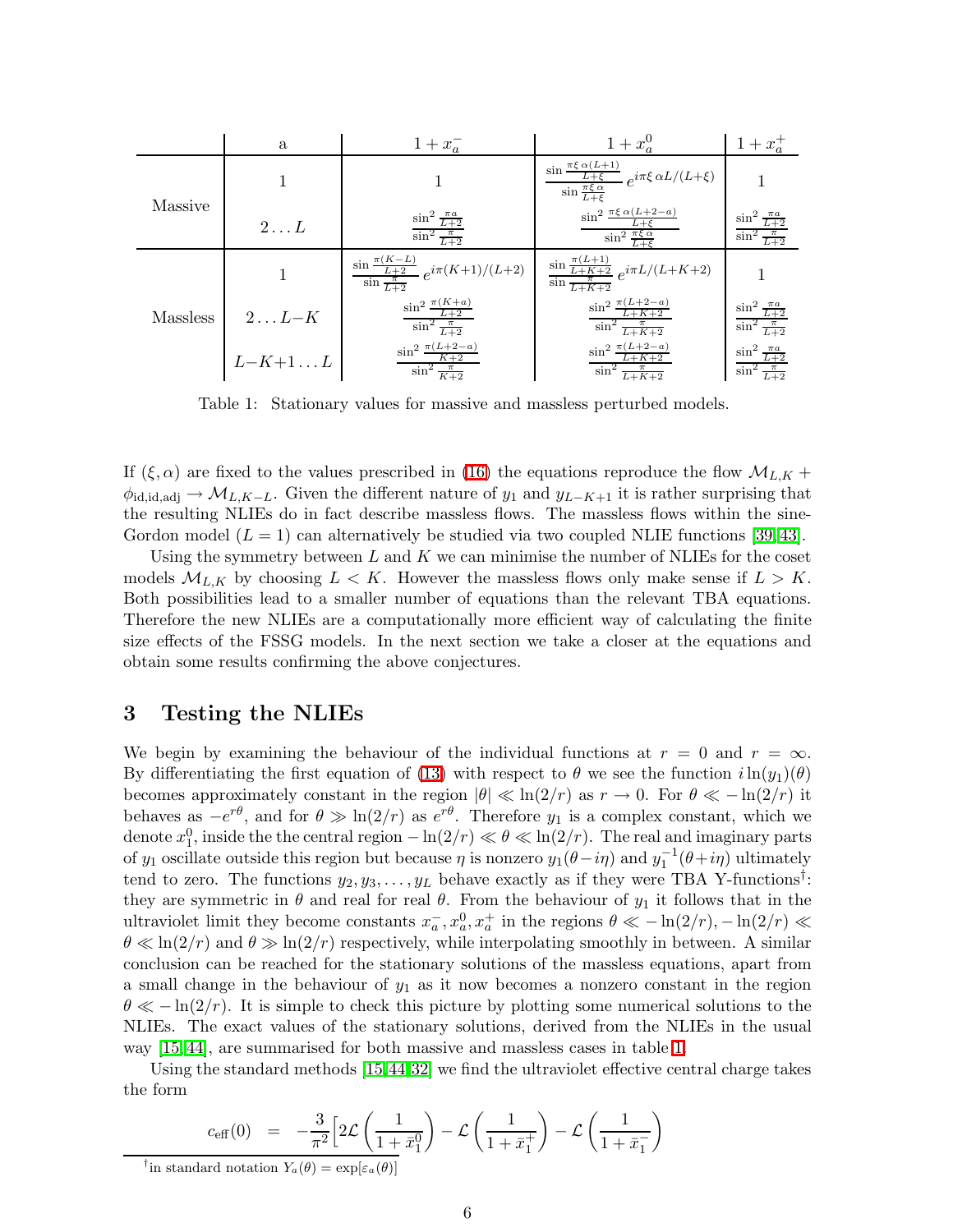$$
+\sum_{a=1}^{L} 2\mathcal{L}\left(\frac{1}{1+x_a^0}\right) - \mathcal{L}\left(\frac{1}{1+x_a^+}\right) - \mathcal{L}\left(\frac{1}{1+x_a^-}\right) -\frac{i\pi\alpha}{2}\left(\ln\frac{(1+x_1^0)^2}{(1+x_1^-)(1+x_1^+)} - \ln\frac{(1+\bar{x}_1^0)^2}{(1+\bar{x}_1^-)(1+\bar{x}_1^+)}\right)\right],
$$
(19)

where  $\mathcal L$  is Rogers dilogarithm function

$$
\mathcal{L}(x) = -\frac{1}{2} \int_0^x dt \, \frac{\ln 1 - t}{t} + \frac{\ln t}{1 - t} \,. \tag{20}
$$

To evaluate [\(19\)](#page-5-1) we use the standard properties and known sum rules of the dilogarithm (see for example [\[45\]](#page-12-13))

$$
\frac{6}{\pi^2} \sum_{a=2}^{L} \mathcal{L}\left(\frac{\sin^2[\pi/(L+2)]}{\sin^2[\pi a/(L+2)]}\right) = \frac{2(L-1)}{L+2} , \frac{6}{\pi^2} \mathcal{L}(1) = 1 ,
$$
\n(21)

and one further sum rule which involves both real and complex arguments

$$
\frac{6}{\pi^2} \left( \mathcal{L} \left( \frac{1}{1 + \bar{x}_1^0} \right) + \sum_{a=1}^L \mathcal{L} \left( \frac{1}{1 + x_a^0} \right) \right) = 1 \tag{22}
$$

Numerical calculations confirm that [\(22\)](#page-6-0) holds for *arbitrary* real numbers  $\xi$  and  $\alpha$ , L is by definition an integer. The ultraviolet effective central charge predicted from the NLIEs takes the form

$$
c_{\text{eff}}(0) = \frac{3L}{L+2} - \frac{6\alpha^2 \xi L}{L+\xi} \,. \tag{23}
$$

Does this reproduce the expected results? Yes, it does: with  $\xi$  related to  $\beta^2$  as in [\(2\)](#page-0-0) and  $\alpha = 0$ , the formula predicts  $c_{\text{eff}}(0) = 3L/(L+2)$ , whereas the choice [\(16\)](#page-4-2) leads to the effective central charge of the unitary coset models  $\mathcal{M}_{L,K}$ :

$$
c_{\text{eff}}(0) = \frac{3L}{L+2} - \frac{6L}{(L+K+2)(K+2)},
$$
\n(24)

and the possibility [\(17\)](#page-4-3) yields the effective central charge for the nonunitary coset models

$$
c_{\text{eff}}(r) = \frac{3L}{L+2} - \frac{6L}{pq} \tag{25}
$$

If we use the massless driving terms, the individual parts of [\(19\)](#page-5-1) combine in a different way, but the final result is again [\(23\)](#page-6-1). Since we have fixed the parameters  $\xi = K + 2$  and  $\alpha = \pm 1/(K+2)$  we actually obtain [\(24\)](#page-6-2). We need to check the infrared limit to be sure the NLIEs really do describe these massless flows. As  $R \to \infty$  the contribution to  $c_{\text{eff}}(\infty)$  from  $y_{L+\xi+3},..., y_L$  becomes vanishingly small. The remaining functions have stationary solutions given by the massless ones in table [1](#page-5-0) but with L replaced by  $L-K$ . Plugging these values into [\(19\)](#page-5-1) gives

$$
c_{\text{eff}}(\infty) = \frac{3L}{L+2} - \frac{6L}{(K+2)(K-L+2)},
$$
\n(26)

which is exactly the ultraviolet effective central charge of  $\mathcal{M}_{L,K-L}$ .

Before obtaining the conformal dimension of the perturbing operator we comment on a surprising relation between the NLIEs at the coset points and the associated TBA equations. The massive  $\phi_{\text{id},\text{id},\text{adj}}$  perturbation of  $\mathcal{M}_{L,K}$  has a TBA system based on  $(A_1 \diamond A_{L+K-1})_L$ . The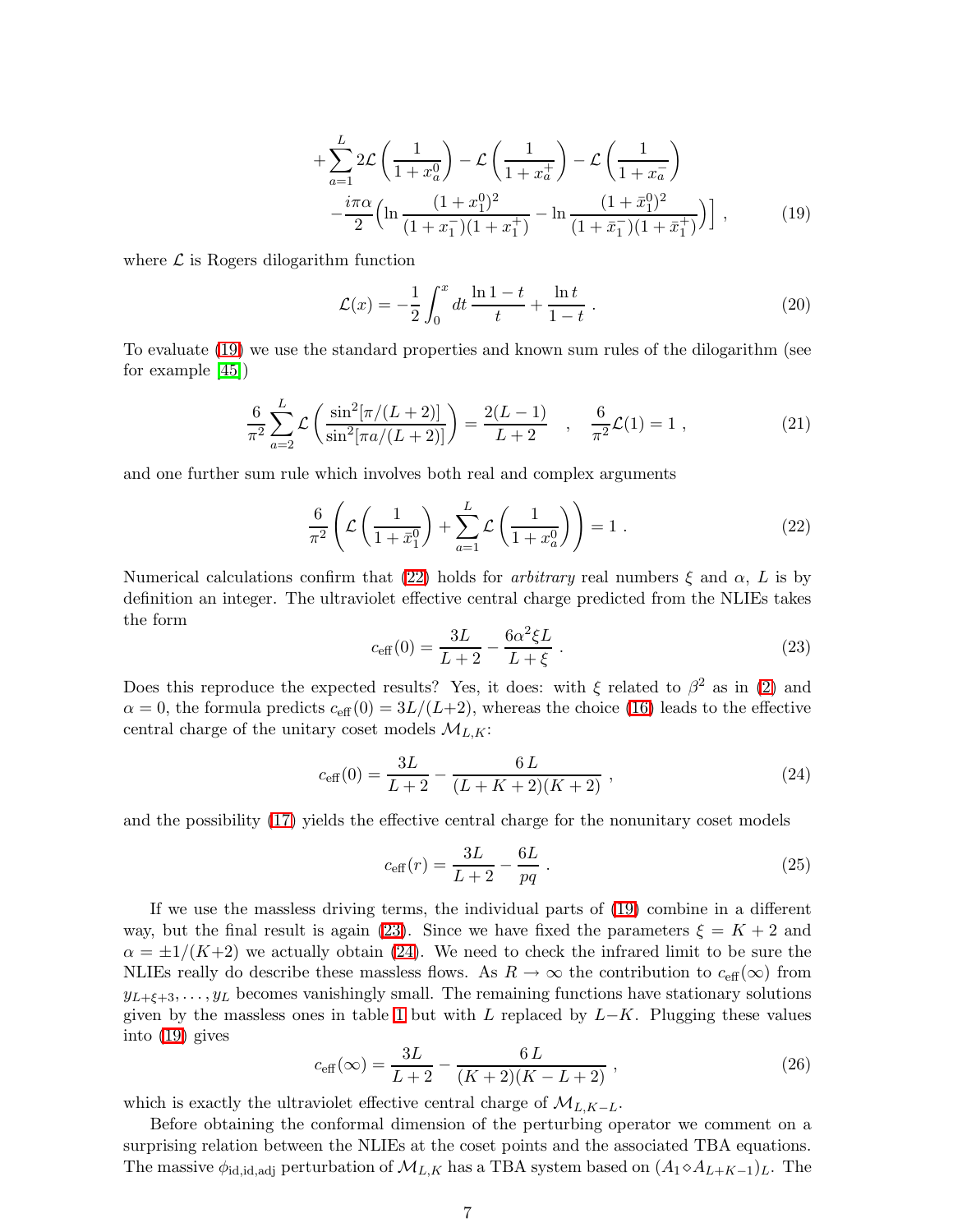symmetry between  $L$  and  $K$  means that we can either take a NLIE with  $L$  functions (below denoted  $y_a$ ) and  $\xi = K+2$ , or one with K functions (denoted  $\tilde{y}_a$ ) and  $\xi = L+2$ , in either case  $c_{\text{eff}}(r)$  is exactly the same. Curiously the magnonic parts of both NLIEs are closely related to the TBA functions. Numerical evidence indicates

$$
\exp(f_a) = \begin{cases} y_{L-a+1} & a = 1, \dots, L-1 \\ \tilde{y}_{a-K+1} & a = L+1, \dots, L+K-1 \end{cases} \tag{27}
$$

The functions with nonzero driving term,  $\exp f_L, y_1, \tilde{y}_1$ , are not equal, but the integral equations imply they must be related. One such relation is

$$
\int_{-\infty}^{\infty} d\theta' \chi(\theta - \theta') \ln(1 + e^{f_{L-2}(\theta')}) =
$$
\n
$$
\int_{C_1} d\theta' \chi(\theta - \theta' - \frac{i\pi}{2}) \ln(1 + y_1(\theta')) - \int_{C_2} d\theta' \chi(\theta - \theta' - \frac{i\pi}{2}) \ln(1 + y_1^{-1}(\theta')) . (28)
$$

<span id="page-8-0"></span>The question of the conformal dimension of the perturbing operator, predicted as usual from the periodicity of the functions entering the NLIEs [\[27\]](#page-11-15), can be partially answered via the relation described above with the coset TBA systems. For  $\xi = K+2$  and  $\alpha = \pm 1/(K+2)$ the periodicity of the TBA-like functions  $y_2, \ldots, y_L$  inferred from that of the TBA systems for the  $\phi_{\text{id},\text{id},\text{adj}}$  perturbation of the coset  $\mathcal{M}_{L,K}$  is  $i\pi(\xi+L)$  [\[22\]](#page-11-10). It is not expected to depend on  $\alpha$  and so one only needs to check what happens at other values of  $\xi$ . Doing so numerically leads us to believe all of the entire functions  $y_a(\theta)$  have periodicity  $i\pi(\xi+L)$ , and therefore a Laurent expansion in powers of  $\exp(2/(\xi + L)\theta)$ . The quantities  $\ln(1 + y_a(\theta))$  appearing in the kernels of the NLIEs have essentially the same shape as the quantities  $\ln(1 + \exp(-\varepsilon_a(\theta)))$ that appear in a pure TBA system, that is a central plateau which quickly goes to zero for  $\theta$ outside the region  $|\theta| \ll \ln(2/r)$ . Therefore we may employ Zamolodchikov's argument [\[27\]](#page-11-15) to predict that  $c_{\text{eff}}(r)$  expands in powers of  $r^{4/(\xi+L)}$ . Note that for some  $\alpha$ ,  $x_1^0 = 0$  and Zamolodchikov's argument acquires a small modification, as explained in [\[46\]](#page-12-14), with the result that  $c_{\text{eff}}(r)$  instead expands in powers of  $r^{2/(\xi+L)}$ . However for the choices of  $\alpha$  needed here  $x_1^0$  is never identically zero. If the perturbing operator is odd we would expect an expansion in  $r^{2(1-\Delta)}$  leading to the prediction  $\Delta = 1 - 2/(\xi + L)$ . Inserting the appropriate value of  $\xi$  [\(17\)](#page-4-3) we find  $\Delta = 1 - 2/(K+L+2)$ , which exactly matches the conformal dimension of  $\phi_{\text{id},\text{idd},\text{adj}}$  for both unitary and nonunitary (with  $K = Lp/(q-p)$ ) cosets. On the other hand if the perturbing operator is even we would expect an expansion in  $r^{4(1-\Delta)}$  which implies  $\Delta = 1 - 1/(\xi + L)$ . Writing  $\xi$  in terms of  $\beta^2$  using [\(2\)](#page-0-0) we find the conformal dimension of the FSSG models:  $\Delta = \beta^2/8\pi + 1 - 1/L$ .

In the infrared limit the groundstate energy of the massive model expands in powers of  $e^{-MR}$  [\[15\]](#page-11-3). Adapting the arguments of [\[15,](#page-11-3) [29\]](#page-11-17) we obtain from the NLIEs

$$
E(R) \sim -4\cos\frac{\pi}{L+2}\cos\pi\alpha \int \frac{d\theta}{2\pi} \cosh\theta \, e^{-MR\cosh\theta} \,. \tag{29}
$$

With the choices of L and  $\alpha$  as given in the text this agrees perfectly with TBA results obtained for the perturbed cosets  $\mathcal{M}_{L,K} + \phi_{\text{id},\text{id},\text{adj}}$  [\[22\]](#page-11-10), the  $\Phi_{13}$  perturbation of the  $N = 2$ supersymmetric minimal models [\[16\]](#page-11-4) and the  $SU(2)$  Gross-Neveu model [\[47\]](#page-12-15).

We now test the NLIEs numerically, comparing against the effective central charge found using various TBA equations [\[22,](#page-11-10) [20,](#page-11-8) [16,](#page-11-4) [17\]](#page-11-5). These TBA equations correspond either to  $\mathcal{M}_{L,K} + \phi_{\text{id},\text{id},\text{adj}}$  for integer K, or to the FSSG model at the specific coupling given in [\(5\)](#page-1-1). We also compare against the magnonic TBA system based on  $(A_1 \circ T_n)_L$ , identified in [\[17\]](#page-11-5) with  $\mathcal{M}_{L,n-3/2} + \phi_{\text{id},\text{id},\text{adj}}$ . However this is only true at  $L = 1$  and for general L these TBA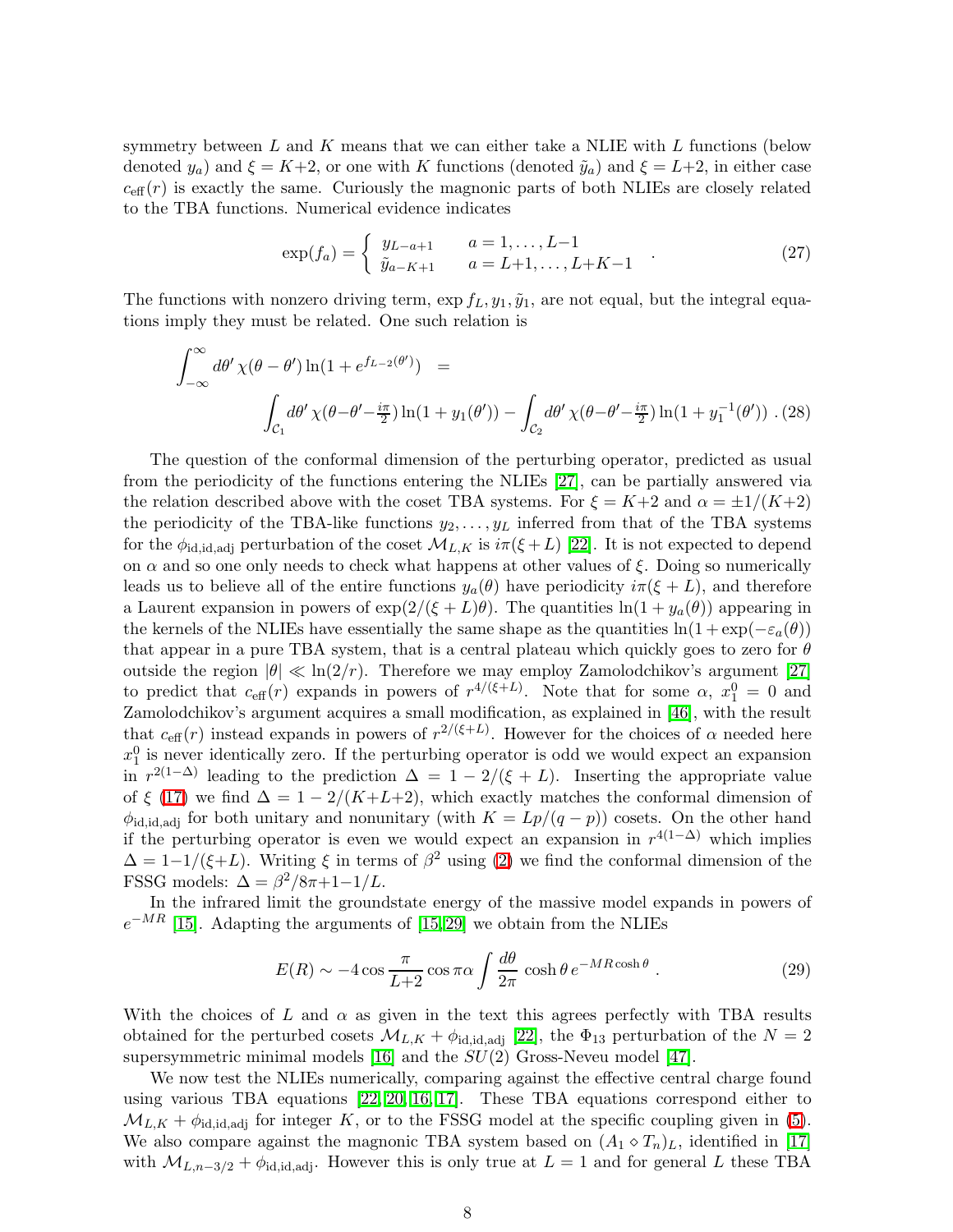equations correspond to  $\mathcal{M}_{L,n-L-1/2}+\phi_{\text{id},\text{id},\text{adj}}$ . As no data for the chosen cases has previously been reported in the literature we solved both the TBA and NLIE equations numerically, using an iterative method. We checked stability of the solution by varying the number of iterations and the integration step size. The results are shown in table [2.](#page-8-0) The tables include a diagrammatic version of the TBA system with a solid circle representing the massive node. We also reproduce one massless flow whose TBA diagram has crosses to indicate the nodes on which the massless driving terms are placed. In all cases the agreement is very good.

| Model                                                               | <b>TBA</b>             | <b>NLIE</b>                      | $\boldsymbol{r}$ | <b>TBA</b>                         | <b>NLIE</b>                        |  |
|---------------------------------------------------------------------|------------------------|----------------------------------|------------------|------------------------------------|------------------------------------|--|
|                                                                     |                        | $(L,\xi,\alpha)$                 |                  | $c_{\text{eff}}(r)$                | $c_{\text{eff}}(r)$                |  |
| $\mathcal{M}_{2,4}+\phi_{\text{id},\text{id},\text{adj}}$           | 0 <del>-0-0-0-</del> 0 | $(4, 4, \pm \frac{1}{4})$        | $1E-05$<br>100   | 1.2499968080510<br>1.0002668224816 | 1.2499968080550<br>1.0002668224816 |  |
| $\mathcal{M}_{3,\frac{3}{2}}+\phi_{\text{id},\text{id},\text{adj}}$ | $0 - 0 - 0 - 0$        | $(3,\frac{7}{2},\pm\frac{1}{7})$ | 0.01<br>0.3      | 1.5789577694079<br>1.3491110222344 | 1.5789577694082<br>1.3491110222443 |  |
| $\mathcal{M}_{3,4}+\phi_{\text{id},\text{id},\text{adj}}$           | $0 - 0 - 0 - 0 - 0$    | $(3, 6, \pm \frac{1}{6})$        | 0.01<br>0.3      | 1.4590240568136<br>1.2821840541083 | 1.4590240568137<br>1.2821840541085 |  |
| $S_2 \otimes S_{\rm SG}(\frac{3}{10})$                              |                        | (2,3,0)                          | 0.01<br>0.3      | 1.4889948011771<br>1.2975198090220 | 1.4889948011793<br>1.2975198092226 |  |
| $S_4 \otimes S_{\rm SG}(\frac{1}{20})$                              | $\searrow$ or $\sim$   | (4, 1, 0)                        | 0.01<br>0.3      | 1.9854196180142<br>1.7223919114950 | 1.9854196180142<br>1.7223919114948 |  |

Table 2: Comparison of  $c_{\text{eff}}(r)$  calculated using the TBA equations and the NLIE.

We can also enquire to which models the NLIEs based on  $(A_1 \diamond A_L)^{[1]}_j$  $j^{\text{H}}$  correspond. If we set the j<sup>th</sup> driving term to  $-r \cosh \theta$  and all others to zero, the ultraviolet effective central charge becomes

$$
c_{\text{eff}}(0) = \frac{3(L-j+1)}{L-j+3} - \frac{6\xi\alpha^2(L-j+1)}{(\xi+L)(\xi+j-1)}.
$$
\n(30)

For  $\xi = K+3-j$  and  $\alpha = \pm 1/\xi$  we rediscover the massive  $\phi_{\text{id,}i}$  perturbation of a familiar model:  $\mathcal{M}_{L-j+1,K}$ .

# 4 N=2 supersymmetric sine-Gordon model

Recent interest in the  $N=2$  supersymmetric sine-Gordon model [\[48\]](#page-12-16) has arisen in two different contexts, both related to string theory. Though little is currently known about the excited state spectrum of the  $N=2$  sine-Gordon model it is predicted to provide nontrivial information on the spectrum of states of closed superstrings in certain backgrounds [\[49\]](#page-12-17). Also, boundary versions of the  $N = 2$  SSG model (see for example [\[50,](#page-12-18)[51\]](#page-12-19)) are relevant for open string theory.

The S-matrix of the  $N=2$  SSG model has the usual factorised form [\[52,](#page-13-0) [9,](#page-10-8) [53,](#page-13-1) [16\]](#page-11-4)

$$
S_{SG}^{N=2}(\tilde{\beta}) = S^{N=2} \otimes S_{SG}(\beta) . \tag{31}
$$

<span id="page-9-0"></span>The supersymmetric piece  $S^{N=2}$  is the sine-Gordon S-matrix at its  $N=2$  supersymmetric point  $\beta^2/8\pi = 2/3$ . The bosonic piece is the sine-Gordon S-matrix at coupling  $\beta$ . The  $N=2$ coupling constant  $\tilde{\beta}$  is related to the sine-Gordon coupling via [\[52\]](#page-13-0)

$$
\tilde{\beta}^2 = \beta^2 / (1 - \beta^2 / 8\pi)
$$
\n(32)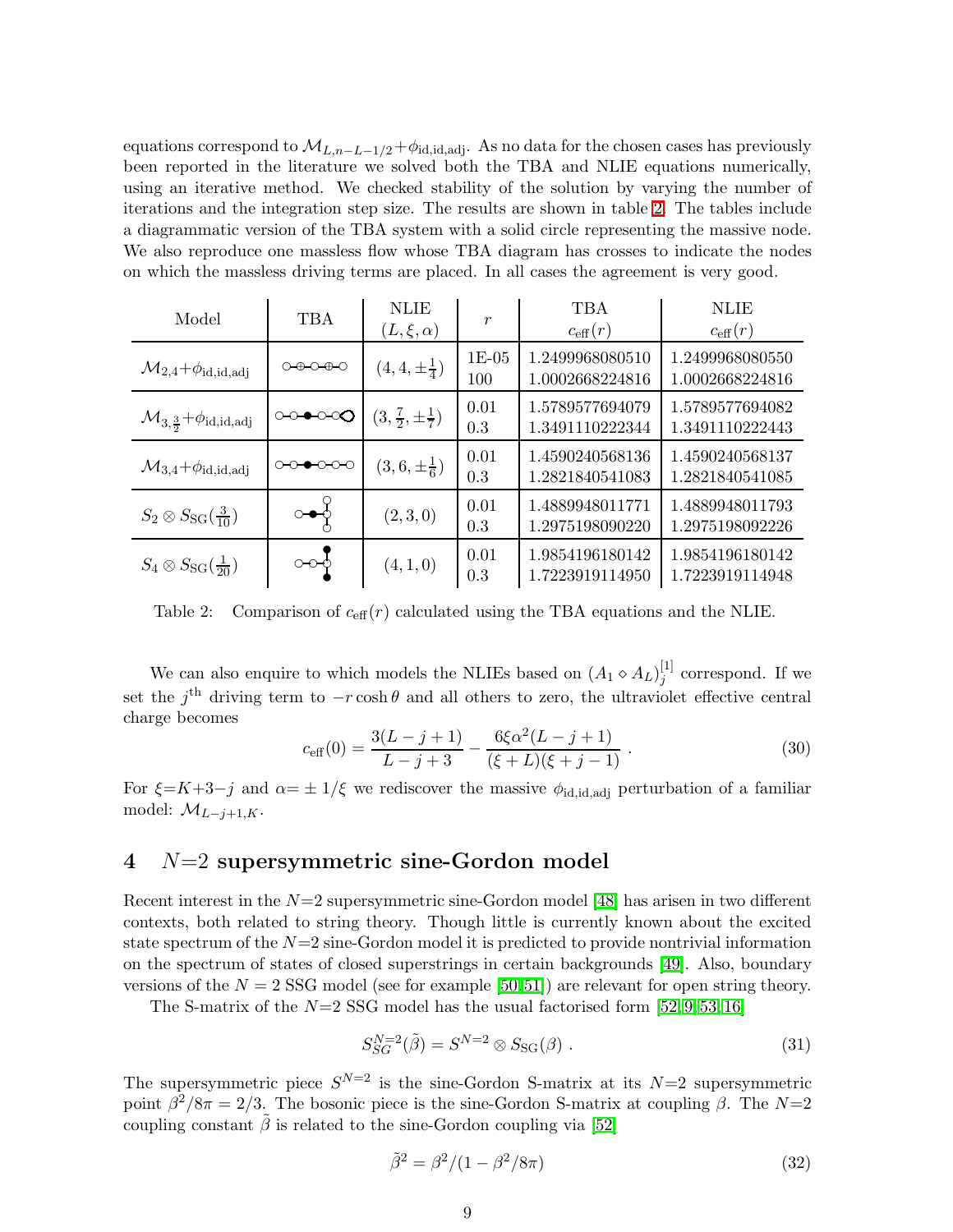TBA equations derived from the  $S^{N=2}$  S-matrix are encoded on  $(A_1 \diamond A_3)_2$  [\[16\]](#page-11-4). As noted in [\[24\]](#page-11-12), the TBA equations for the  $N=2$  SSG model can, in theory, be obtained by gluing the  $(A_1 \circ A_3)_2$  TBA system to that of the sine-Gordon model at coupling  $\beta$ . In practice this has been done only for  $\tilde{\beta}^2/8\pi = k+1$ , since at these points the SG TBA reduces to a simple Dynkin diagram:  $D_{k+2}$ . A second set of simple TBA equations exist for some related models: the minimal  $N = 2$  conformal field theories perturbed by the superfield  $\Phi_{13}$  [\[16\]](#page-11-4).

To describe the groundstate energy of the  $N=2$  SSG model at any coupling we replace the complicated sine-Gordon TBA equations with a single nonlinear integral equation, as we did above for the FSSG models. We propose equations similar to [\(13](#page-3-1)[,14](#page-4-0)[,15\)](#page-4-1) but of type  $(A_1 \diamond D_3)^{[1]}_1$  with  $\alpha = 0$ , rather than  $(A_1 \diamond A_L)^{[1]}_1$  $1<sup>[1]</sup>$ . The nodes of  $D_n$  are labelled such that 1 is the first node of the tail, and  $n, n-1$  label the fork nodes. The stationary values  $x_a^0$  are all infinite, which suggests that numerical solutions for very small  $r$  will converge extremely slowly, if at all (this is equally true for any TBA equations with infinite stationary values). However combined with  $x_2^{\pm} = x_3^{\pm} = 1$  and  $x_1^{\pm} = 0$  we find the correct ultraviolet central charge of 3. The leading logarithmic corrections to this value have been proposed for some of the models in [\[54\]](#page-13-2). It is simple to check the proposed NLIEs have the expected infrared limit.

<span id="page-10-0"></span>If the mass is moved onto either of the magnonic nodes so that the NLIEs are of type  $(A_1 \diamond D_3)_2^{[1]}$  $2^{[1]}$ , we find the effective central charge of the sausage models  $SST_{\lambda}^{+}$  [\[55\]](#page-13-3). Again the possibly infinite set of TBA equations are in principle known. The simplest, occurring at  $\lambda = 1/M$ , are represented by an extended  $D_M$  Dynkin diagram [\[55\]](#page-13-3). A match is found with the NLIEs if we set  $\xi = M-2$  and  $\alpha = 0$ . Alternatively if the twist  $\alpha$  is set to  $\pm 1/(M-2)$ we find the  $\psi_1\bar{\psi}_1 + \psi_1^{\dagger}\bar{\psi}_1^{\dagger}$  perturbation of the  $Z_{M-2}$  models, usually denoted  $H_{M-2}^{(0)}$  $\binom{00}{M-2}$  [\[56,](#page-13-4) [19\]](#page-11-7). The models denoted  $H_{M}^{(\pi)}$  $\binom{n}{M-2}$  refer to the massless perturbation of the  $Z_{M-2}$  models. The flow of the effective central charge from these models to the minimal models  $\mathcal{M}(M-1,M)$  can be reproduced within the NLIEs provided the magnonic nodes are given driving terms of the form  $-\frac{1}{2}re^{\theta}$  and  $-\frac{1}{2}re^{-\theta}$ . Upon resetting  $\alpha$  to zero we find the effective central charge of the 'massless' sausage models  $SST_{1/M}^-$ .

<span id="page-10-4"></span><span id="page-10-3"></span><span id="page-10-2"></span><span id="page-10-1"></span>

|  |  |  | Table 3 shows a numerical comparison of results found using this second set of NLIEs |  |  |  |  |  |
|--|--|--|--------------------------------------------------------------------------------------|--|--|--|--|--|
|  |  |  | against some of the simplest TBA systems.                                            |  |  |  |  |  |

<span id="page-10-5"></span>

| Model                                | TBA                 | <b>NLIE</b><br>$(\xi,\alpha)$ | r              | TBA<br>$c_{\text{eff}}(r)$         | <b>NLIE</b><br>$c_{\text{eff}}(r)$ |
|--------------------------------------|---------------------|-------------------------------|----------------|------------------------------------|------------------------------------|
| $S^{N=2}\otimes S_{SG}(\frac{3}{4})$ | ၁ ၃<br>- ၁ ၃<br>ဂ ဂ | (3,0)                         | 0.01<br>0.3    | 2.5646432734143<br>1.9298961954447 | 2.5646432734187<br>1.9298961954452 |
| $SST^+_{1/4}$                        |                     | (2,0)                         | 0.01<br>0.3    | 1.7401548125701<br>1.3902395891608 | 1.7401548125703<br>1.3902395891609 |
| $H_5^{(0)}$                          |                     | $(5, \pm \frac{1}{5})$        | 0.01<br>0.3    | 1.1373080354277<br>1.0190548066399 | 1.1373080354327<br>1.0190548066674 |
| $H_4^{(\pi)}$                        | Ф<br>$\circ$ -c     | $(4,\pm \frac{1}{4})$         | $1E-05$<br>100 | 0.9999980062005<br>0.8003485312633 | 0.9999980062002<br>0.8003485312633 |

<span id="page-10-10"></span><span id="page-10-9"></span><span id="page-10-8"></span><span id="page-10-7"></span><span id="page-10-6"></span>Table 3: Comparison of  $c_{\text{eff}}(r)$  found using TBA equations and NLIEs of type  $(A_1 \diamond D_3)^{[1]}_a$ .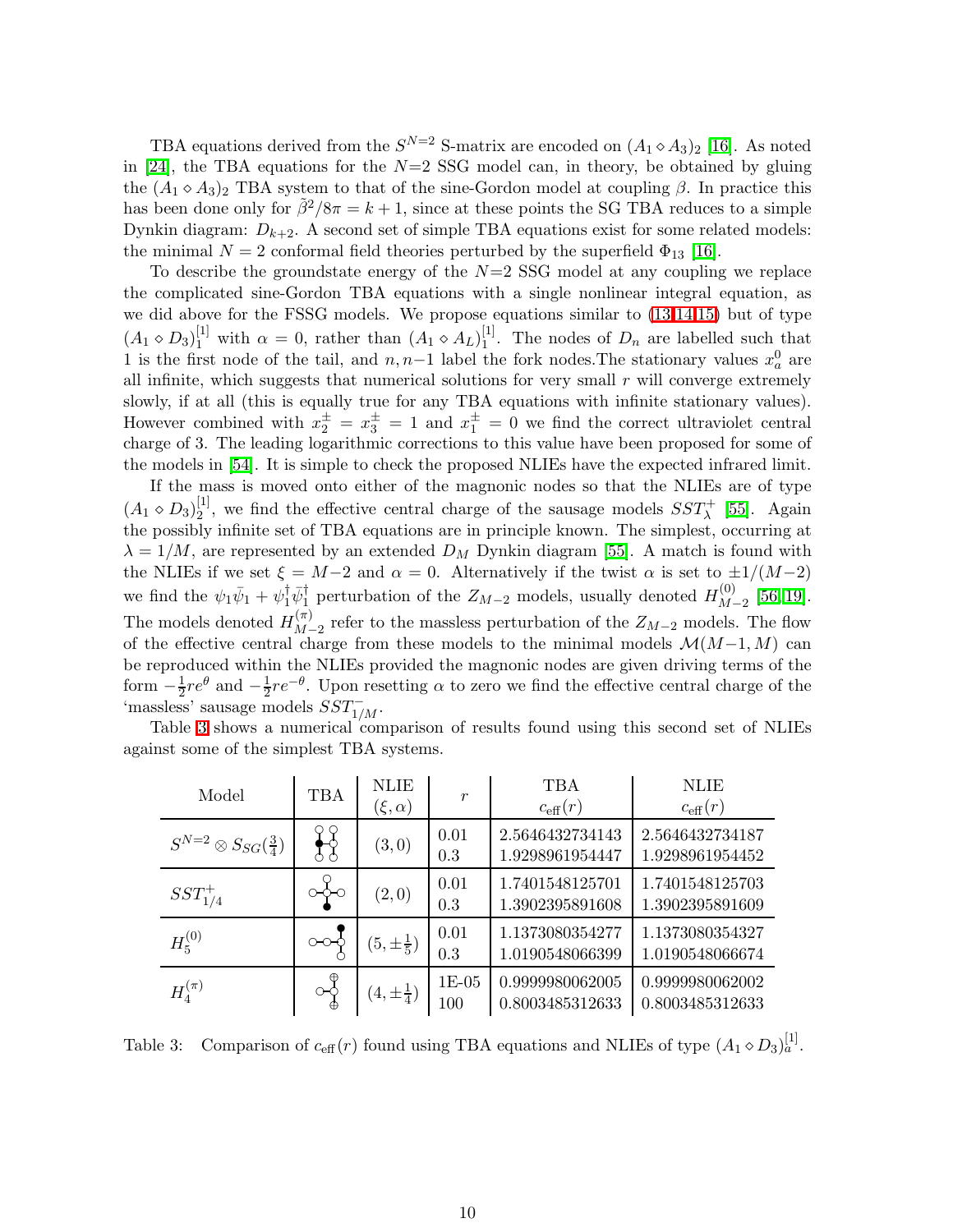# <span id="page-11-0"></span>5 Summary

<span id="page-11-1"></span>The SS model [\[54\]](#page-13-2) is a two-parameter family of integrable models whose name follows from the S-matrix, which is a direct product of two sine-Gordon S-matrices. All of the models discussed above can be found as an SS model at specific values of the parameters [\[54,](#page-13-2) [57\]](#page-13-5). We leave for future investigation the possibility of gluing two sine-Gordon NLIEs together to describe the groundstate energy of this family of models.

<span id="page-11-4"></span><span id="page-11-3"></span><span id="page-11-2"></span>Motivated by the existing results for the sine-Gordon model both sets of new NLIE should be generalised to encode the full finite size spectrum of the associated models. Furthermore, it is curious that the TBA driving term trick to find equations for the massless flows also works for the NLIEs; though only for the unitary coset models. A rather different method was used in [\[39\]](#page-12-7) for the sine-Gordon model, also [\[43,](#page-12-11) [58\]](#page-13-6), to obtain NLIEs describing massless flows at any value of  $\beta^2$ . It remains to be seen whether a similar idea can be used on the new NLIEs. Finally it would be extremely interesting to develop the finite size effects of the fractional sine-Gordon models defined on a half-line.

<span id="page-11-7"></span><span id="page-11-6"></span><span id="page-11-5"></span> $Acknowledgments - I'm grateful to Zoltan Bajnok, Andreas Klümper, Paul Pearce, Francesco,$ Ravanini and Gerard Watts for useful discussions, and to Patrick Dorey and Roberto Tateo for useful suggestions and discussions. I thank the EPSRC for a Postdoctoral Fellowship and the Department of Mathematics and Statistics, University of Melbourne for hospitality.

# <span id="page-11-10"></span><span id="page-11-9"></span><span id="page-11-8"></span>References

- [1] P. Di Vecchia and S. Ferrara, 'Classical solutions in two-dimensional supersymmetric field theories', Nucl. Phys. B130 (1977) 93
- [2] J. Hruby, 'On the supersymmetric sine-Gordon model and a two dimensional 'bag", Nucl. Phys. B131 (1977) 275
- <span id="page-11-11"></span>[3] S. Ferrara, L. Giradello and S. Sciuto, 'An infinite set of conservations laws of the supersymmetric sine-Gordon theory', Phys. Lett. B76 (1978) 303–306
- <span id="page-11-12"></span>[4] L. Giradello and S. Sciuto, 'Inverse scattering-like problem for supersymmetric models', Phys. Lett. B77 (1978) 267
- <span id="page-11-13"></span>[5] I. Yamanaka and R. Sasaki, 'Supervirasoro algebra and solvable supersymmetric quantum field theories', Prog. Theory. Phys. 79 (1988) 1167
- <span id="page-11-14"></span>[6] D. Bernard and A. LeClair, 'Residual quantum symmetries of the restricted sine-Gordon theories', Nucl. Phys. B340 (1990) 721–751
- <span id="page-11-15"></span>[7] A.B. Zamolodchikov, 'Fractional-spin integrals of motion in perturbed conformal field theory', Beijing 1989, Proceedings, Field, string and quantum gravity. 349–372
- <span id="page-11-16"></span>[8] C. Ahn, D. Bernard and A. LeClair, 'Fractional supersymmetries in perturbed coset CFTs and integrable soliton theory', Nucl. Phys. B346 (1990) 409–439
- <span id="page-11-17"></span>[9] D. Bernard and A. LeClair, 'The fractional supersymmetric sine-Gordon models', Phys. Lett. B247 (1990) 309–316
- <span id="page-11-18"></span>[10] F.A. Smirnov, 'Reductions of the sine-Gordon model as a perturbation of minimal models of conformal field theory', Nucl. Phys. B337 (1990) 156–180
- <span id="page-11-19"></span>[11] A. LeClair, 'Restricted sine-Gordon theory and the minimal conformal series', Phys. Lett. B230 (1989) 103–107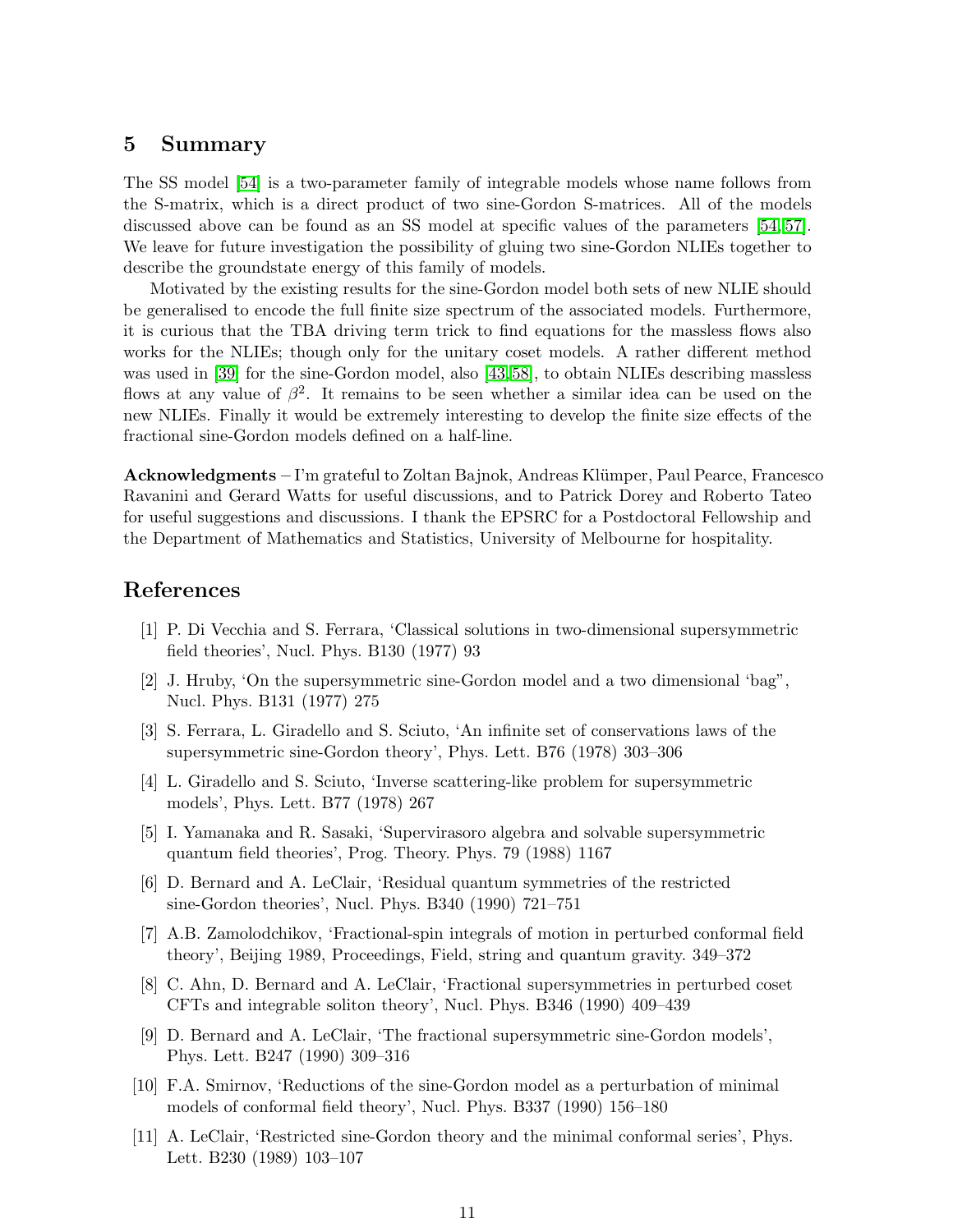- <span id="page-12-1"></span><span id="page-12-0"></span>[12] A.B. Zamolodchikov and Al.B. Zamolodchikov, 'Factorized S matrices in two dimensions as the exact solutions of certain relativistic field models', Ann. of Phys. 120 (1979) 253–291
- <span id="page-12-2"></span>[13] K. Schoutens, 'Supersymmetry and factorizable scattering', Nucl. Phys. B344 (1990) 665–695
- <span id="page-12-3"></span>[14] C.N. Yang and C.P. Yang, 'Thermodynamics of one-dimensional systems of bosons with repulsive delta function interaction', J. Math. Phys. 10 (1969) 1115–1122
- <span id="page-12-4"></span>[15] Al.B. Zamolodchikov, 'Thermodynamic Bethe Ansatz in relativistic models: Scaling 3-state Potts and Lee-Yang models', Nucl. Phys. B342 (1990) 695–720
- <span id="page-12-5"></span>[16] P. Fendley and K. Intriligator, 'Scattering and thermodynamics of fractionally charged supersymmetric solitons', Nucl. Phys. B372 (1992) 533–558
- <span id="page-12-6"></span>[17] F. Ravanini, R. Tateo and A. Valleriani, 'Dynkin TBAs', Int. J. Mod. Phys. A8 (1993) 1707–1727
- <span id="page-12-7"></span>[18] F. Ravanini, R. Tateo and A. Valleriani, 'A new family of diagonal A-D-E related scattering theories', Phys. Lett. B293 (1992) 361–366
- <span id="page-12-8"></span>[19] V.A. Fateev and Al.B. Zamolodchikov, 'Integrable perturbations of  $\mathbb{Z}_N$  parafermion models and the  $O(3)$  sigma model', Phys. Lett. B271 (1991) 91–100
- <span id="page-12-9"></span>[20] R. Tateo, 'The sine-Gordon model as  $\frac{\mathcal{SO}(n)_1 \times \mathcal{SO}(n)_1}{\mathcal{SO}(n)_2}$  perturbed coset theory and generalizations', Int. J. Mod. Phys. A10 (1995) 1357–1376
- <span id="page-12-10"></span>[21] R. Tateo, 'New functional dilogarithm identities and sine-Gordon Y-systems', Phys. Lett. B355 (1995) 157–164
- [22] Al.B. Zamolodchikov, 'TBA equations for integrable perturbed  $SU(2)_k \times SU(2)_l/SU(2)_{k+l}$  coset models', Nucl. Phys. Lett. B366 (1991) 122-132
- <span id="page-12-11"></span>[23] C. Ahn, 'Thermodynamics and Form Factors of Supersymmetric Integrable Field theories', Nucl. Phys. B422 (1994) 449–475
- <span id="page-12-13"></span><span id="page-12-12"></span>[24] P. Fendley and K. Intriligator, 'Scattering and Thermodynamics in integrable  $N = 2$ theories', Nucl. Phys. B380 (1992) 265–292
- <span id="page-12-14"></span>[25] E. Melzer, 'Supersymmetric analogs of the Gordon-Andrews identities, and related TBA systems', [hep-th/9412154](http://arXiv.org/abs/hep-th/9412154)
- <span id="page-12-15"></span>[26] M. Moriconi and K. Schoutens, 'Thermodynamic Bethe Ansatz for  $N = 1$ Supersymmetric Theories', Nucl. Phys. B464 (1996) 472–491
- <span id="page-12-16"></span>[27] Al.B. Zamolodchikov, 'On the thermodynamic Bethe ansatz equations for the reflectionless ADE scattering theories', Phys. Lett. B253 (1991) 391–394
- <span id="page-12-17"></span>[28] A. Kuniba, K. Sakai and J. Suzuki, 'Continued fraction TBA and functional relations in XXZ model at root of unity', Nucl. Phys. B525 (1998) 597–626
- <span id="page-12-18"></span>[29] C. Destri and H.J. de Vega, 'New thermodynamic Bethe ansatz equations without strings', Phys. Rev. Lett. 69 (1992) 2313–2317
- <span id="page-12-19"></span>[30] G. Feverati, F. Ravanini and G. Takacs, 'Nonlinear Integral Equation and Finite Volume Spectrum of Sine-Gordon Theory', Nucl. Phys. B540 (1999) 543–586
- [31] G. Feverati, F. Ravanini and G. Takacs, 'Scaling functions in the odd charge sector of sine-Gordon/ massive Thirring theory', Phys. Lett. B444 (1998) 442–450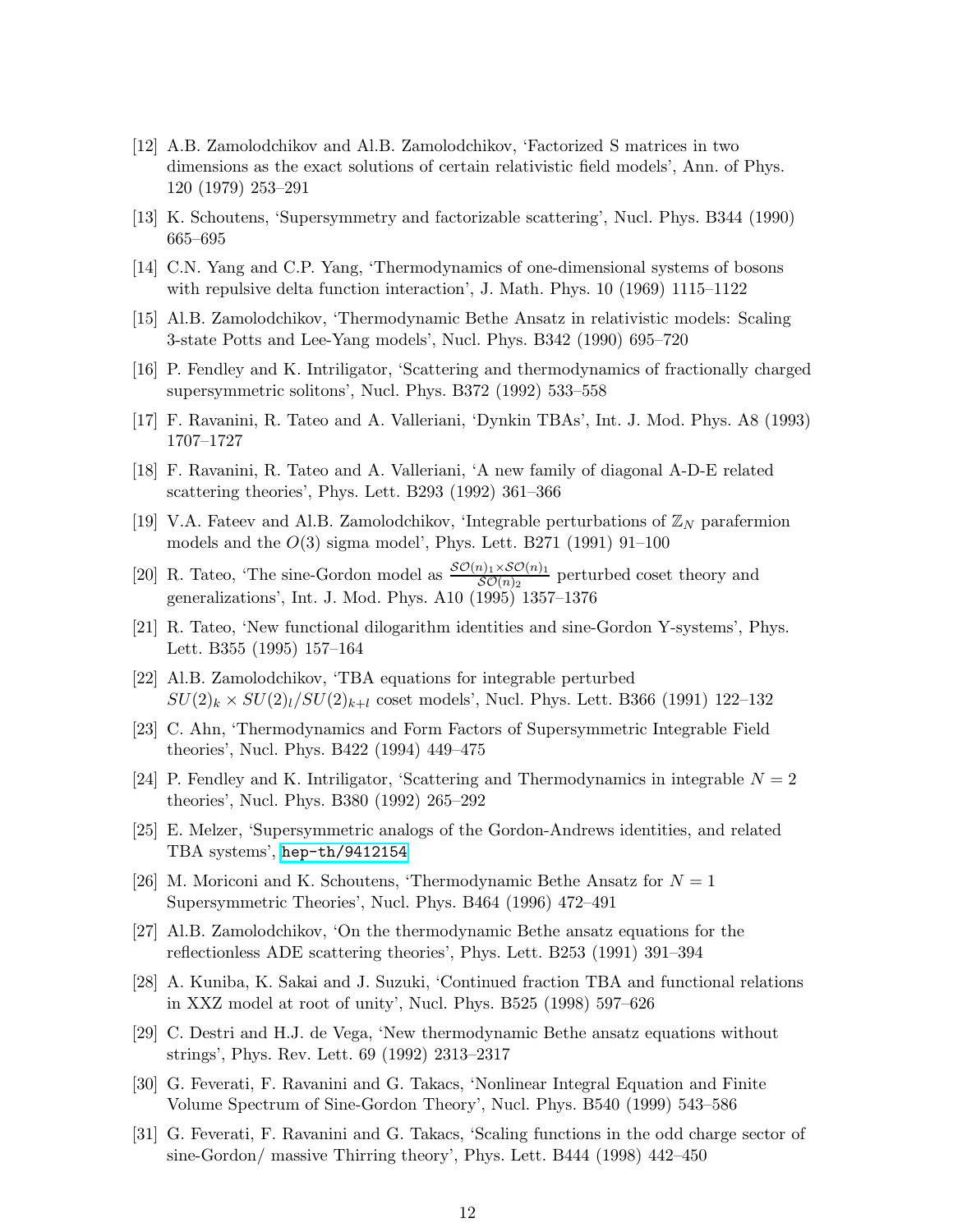- <span id="page-13-0"></span>[32] A. Klümper, M.T. Batchelor and P.A. Pearce, 'Central charges of the 6- and 19-vertex models with twisted boundary conditions', J. Phys. A24 (1991) 3111–3133
- <span id="page-13-1"></span>[33] P.A. Pearce and A. Klümper, 'Finite-Size Corrections and Scaling Dimension of Solvable Lattice Models: An Analytic Method', Phys. Rev. Lett. 66 (1991) 974–977
- [34] J. Suzuki, 'Spinons in magnetic chains of arbitrary spins at finite temperatures', J. Phys. A32 (1999) 2341–2359
- <span id="page-13-2"></span>[35] A.B. Zamolodchikov, 'Renormalization group and perturbation theory about fixed points in two-dimensional field theory', Sov. J. Nucl. Phys. 46 (1987) 1090–1096
- <span id="page-13-3"></span>[36] A.B. Zamolodchikov, 'Integrable field theory from conformal field theory', Adv. Stud. in Pure Maths. 19 (1989) 641–674
- <span id="page-13-4"></span>[37] Al.B. Zamolodchikov, 'Thermodynamic Bethe Ansatz for RSOS scattering theories', Nucl. Phys. B358 (1991) 497–523
- <span id="page-13-5"></span>[38] Al.B. Zamolodchikov, 'From tricritical Ising to critical Ising by Thermodynamic Bethe Ansatz', Nucl. Phys. B358 (1991) 524–546
- <span id="page-13-6"></span>[39] Al.B. Zamolodchikov, 'Thermodynamics of imaginary coupled sine-Gordon: Dense polymer finite-size scaling function', Phys. Lett. B335 (1994) 436–443
- [40] Al.B. Zamolodchikov, 'Painleveé III and 2D Polymers', Nucl. Phys. B432 (1994) 427–456
- [41] D. Fioravanti, A. Mariottini, E. Quattrini and F. Ravanini, 'Excited state Destri-De Vega equation for sine-Gordon and restricted sine-Gordon models', Phys. Lett. B390 (1997) 243–251
- [42] G. Feverati, F. Ravanini and G. Takacs, 'Nonlinear integral equation and finite volume spectrum of minimal models perturbed by  $\phi_{1,3}$ ', Nucl. Phys. B570 (2000) 615–643,
- [43] P. Dorey, C. Dunning and R. Tateo, 'New families of flows between two-dimensional conformal field theories', Nucl. Phys. B578 (2000) 699–727
- [44] T.R. Klassen and E. Melzer, 'Purely elastic scattering theories and their ultraviolet limits', Nucl. Phys. B338 (1990) 485–528
- [45] A.N. Kirillov, 'Dilogarithm identities', Prog. Theor. Phys. Suppl. 118 (1995) 61–142
- [46] P. Dorey and R. Tateo, 'Differential equations and integrable models: the  $SU(3)$  case', Nucl. Phys. B571 (2000) 583–606
- [47] P. Fendley, 'Integrable sigma models and perturbed coset models', JHEP 0105 (2001) 050
- [48] K. Kobayashi and T. Uematsu,  $N = 2$  supersymmetric sine-Gordon theory and conservation laws', Phys. Lett. B264 (1991) 107–13
- [49] J. Maldacena and L. Maoz, 'Strings on pp-waves and massive two dimensional field theories', [hep-th/0207284](http://arXiv.org/abs/hep-th/0207284)
- [50] N.P. Warner, 'Supersymmetry in boundary integrable quantum field theories', Nucl. Phys. B450 (1995) 663–694
- [51] R.I. Nepomechie, 'Boundary S matrices with  $N = 2$  supersymmetry', Phys. Lett. B516  $(2001)$  161–164; The boundary  $N = 2$  supersymmetric sine-Gordon model', Phys. Lett. B516 (2001) 376–382